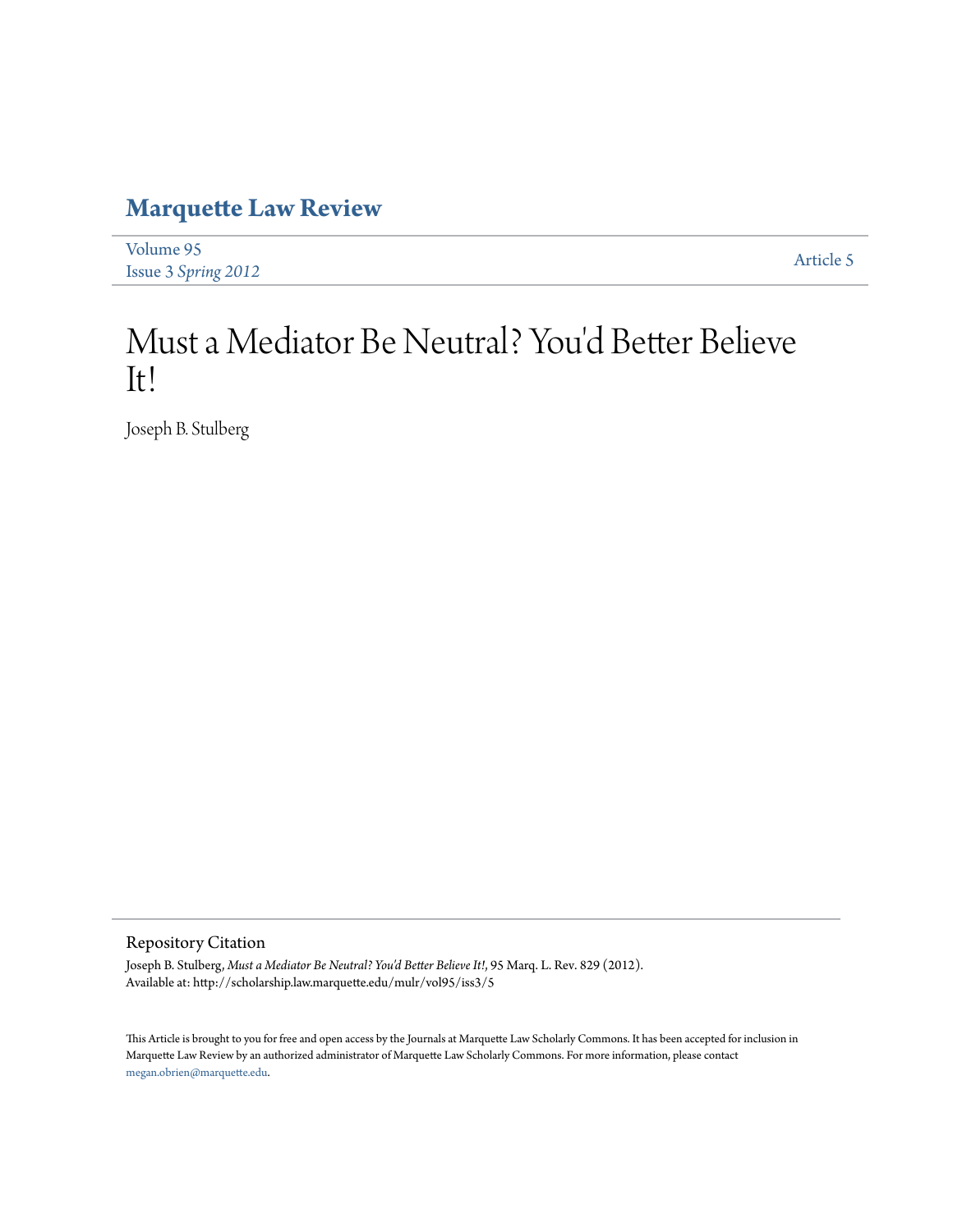## **MUST A MEDIATOR BE NEUTRAL? YOU'D BETTER BELIEVE IT!\***

### JOSEPH B. STULBERG\*\*

### I. INTRODUCTION

### *Have solution; what's your problem?*

If that were the business card of a professional mediator, do not hire her. If that were the card of a skillful consultant, secure her services.

Why does that answer seem straightforward, but yet mediators remain divided about whether a mediator must be neutral with regard to the outcomes that parties embrace?

I am perplexed. In my judgment, if we want to use mediation to help persons resolve conflicts because we believe, centrally, that participating in mediation is, and should be, a justice event, then mediator neutrality is required.

In this Article, I want to advance and defend two claims: a mediator must be neutral because justice demands it; and, empirically, a mediator can, in fact, be neutral in the required way. Each claim has been disparaged by practitioners and scholars. If the critics are correct, then there is no principled basis for distinguishing the mediator's<sup>1</sup>

1. Professor Susskind has stated that he and others such as Professor Howard Raiffa do not refer to the mediator as a "neutral intervener," but as the "n+1," where "n" stands for the number of participating stakeholders and "n+1" is the intervener. Lawrence Susskind, Professor, MIT, Remarks at the 30th Anniversary Conference: The Mediator and Public

<sup>\*</sup> This title, of course, deliberately plays off the remarkably important article by Professor Ronald Dworkin entitled *Objectivity and Truth: You'd Better Believe It*, 25 PHIL. & PUB. AFF. 87 (1996). While I—and most other mortals—can only aspire to match his standard of excellence in terms of intellectual insight governing a particular topic, I hope that by borrowing his title, I can display a comparable passion both for the topic under review and one's belief about how important it is to get our thinking right about it.

<sup>\*\*</sup> John W. Bricker Professor of Law, The Ohio State University Moritz College of Law. I wish to thank Professors Andrea K. Schneider, Peter Salem, and Susan Yates for inviting me to participate in their important symposium and to join Professor Lawrence Susskind in revisiting our *Vermont Law Review* exchange. In addition, I would like to thank Theodore Greeley, Editor in Chief, and the editorial staff of the *Marquette Law Review* for their support in bringing this Article to fruition. Finally, I wish to acknowledge publicly my deep admiration and respect for my long-time friend and professional colleague, Professor Susskind; his contributions to our field are stimulating, rich, and sustained, and it is always a pleasure to be in his company.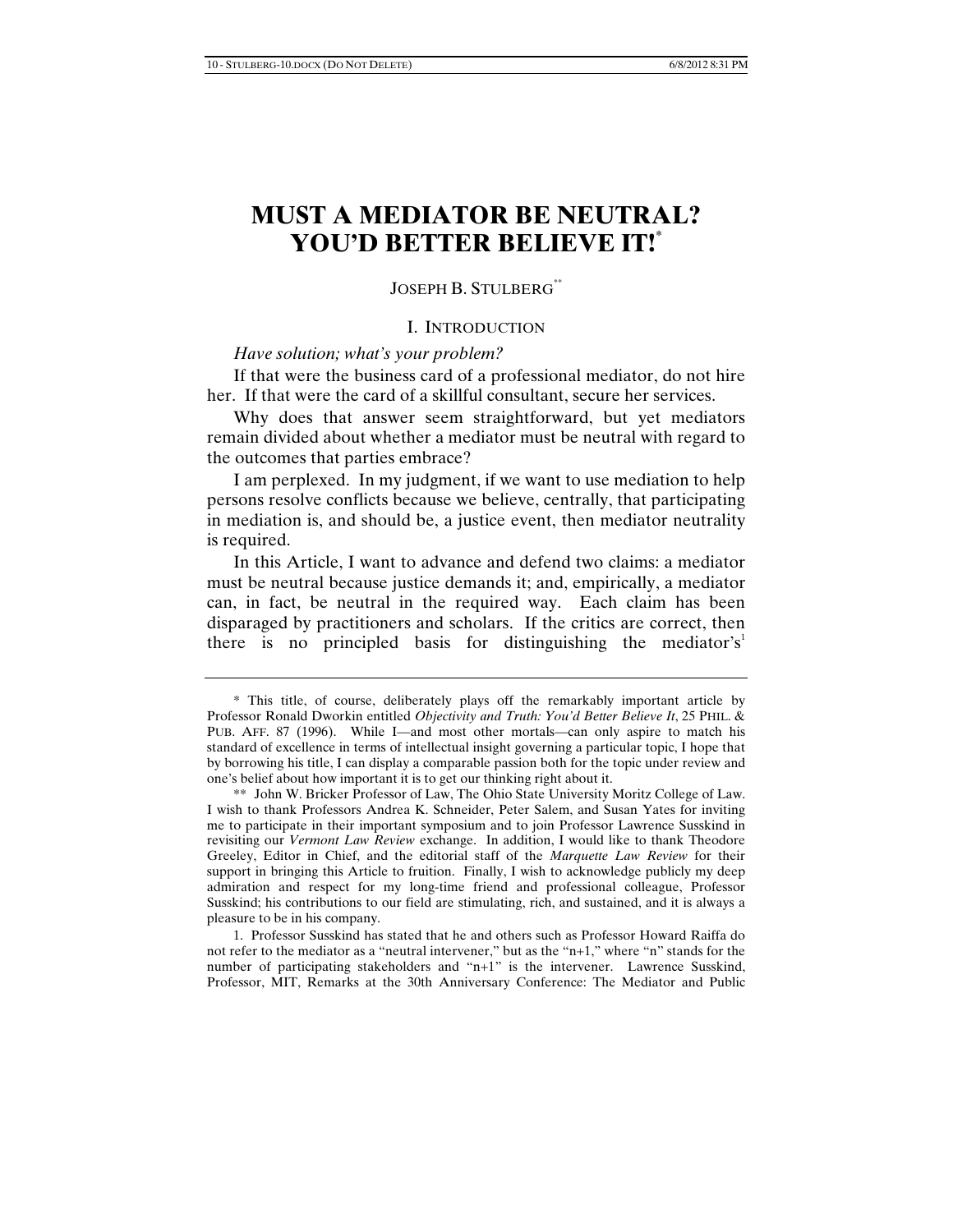participation from that of a bully or a philosopher king. And if that is so, then thoughtful citizens should widely criticize government agencies, courts, and other institutions that promote or mandate mediation's use. But, I will argue, if the mediator is neutral, then the mediation process itself constitutes both an important justice event as well as a crucial methodology in a rule-of-law regime for non-violently securing or advancing individual dignity and freedom.

I believe, then, that much is at stake in the debate about mediator neutrality. I recognize this is a complex subject. It invites spirited debate and deserves careful, thorough analysis. I may not do it justice, but I want to try. The danger of such discussions is that comments are often crafted at an abstract level divorced from practical applications. I want to try to avoid that pitfall by proceeding first with an examination of the contexts and challenges in which the question of mediator neutrality arises and then examine why the question about mediator neutrality is of interest.

### II. MEDIATION AS A JUSTICE EVENT

I think of mediation as a process for displaying and promoting justice. Certainly in the public domain, we design and advocate its use as a legitimate way of promoting the resolution of controversies among citizens in a political community.

Consider the following civic controversy: church members object to the activity of a striptease club located next door. Its members engage in various protest activities, from lying down in the parking lot to taking pictures of patrons and posting them to a website. The business owner and some of the business's patrons respond by standing in the club parking lot on Sunday mornings before announced worship services carrying large picket signs depicting men and women fornicating; these signs, of course, are easily visible to all parishioners, including children, as they enter their church. The parties agree to resolve their matters through mediation. I believe that they are both looking for—and are entitled to—a process that is fair in form and outcome. They are not

Policy, Vermont Law School (Oct. 12, 2011), *available at*  http://www.vermontlaw.edu/academics/dispute\_resolution\_program.htm; *see also* HOWARD RAIFFA, THE ART AND SCIENCE OF NEGOTIATION 23 (1982) (defining a mediator as "an impartial outsider who tries to aid the negotiators in their quest to find a compromise agreement").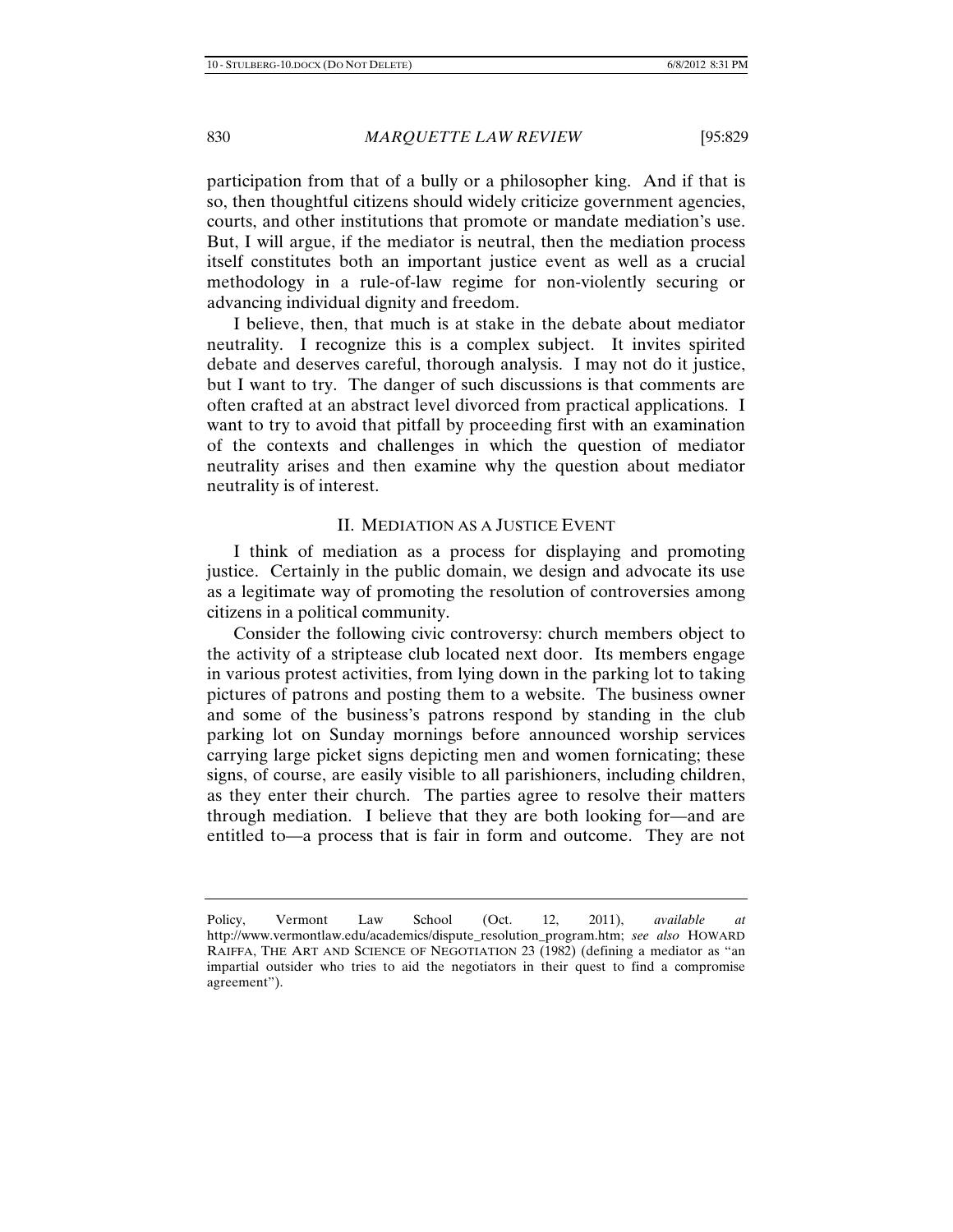looking simply for a procedure that "will end their problems."<sup>2</sup>

This vision of mediation differs from two important, albeit related, ideas. The first idea views mediation as an efficient tool for facilitating agreement and gaining compliance among disputing persons about future-looking plans. The second idea emphasizes that many people use mediating skills and strategies to resolve conflicts, but do not pretend or represent themselves to be a mediator. I want to consider each briefly.

Presume a tenured faculty member is serving as department chair of the psychology department at a small liberal arts college. Two faculty department members are viciously antagonistic toward one another. Neither respects the other's research skills or publications; each publicly criticizes the other's teaching skills to other departmental colleagues and students. They refuse to serve together on the same department committees. And they each want to teach a very popular course entitled "The Psychology of Aging," for which one section per year is offered. Can that department chair effectively mediate the controversy over their teaching assignment?

There are a number of adverse dynamics operating in this situation. Suppose the department chair brings the disputing faculty members into her office and says this: "I have had it with the two of you. Your conduct demoralizes both faculty colleagues and students. Your criticisms of one another's scholarship, while possible in principle, is done in a remarkably unprofessional manner. Here is how we will handle the teaching assignment: we will rotate. Ms. Alice, you taught it last year so I will assign it to Ms. Susan for this coming year. Ms. Alice, you will get it the following year. I can't see any other way to resolve this, can you?"

Then Ms. Alice explodes: "That's crazy. I wrote my Ph.D. dissertation in this area only four years ago; I am the expert on this

<sup>2.</sup> For if that were all either sought, they could consider hiring an arsonist to engage in conduct that would eliminate the other side. To the challenge that such conduct is illegal, of course that is true. But if one had sufficient power, and was thoughtfully savvy and thought that one could engage in that conduct without getting caught, then, at least in principle, one or both of the parties could consider it. By contrast, those interested in resolving the conflict "fairly" rule out certain approaches from the start. To be less dramatic, of course, all one needs to consider is that one of the parties seeks legal redress for their challenge but in a jurisdiction in which the judges are routinely "bought" by various parties, or where government officials require payments in order to advance the procedure—that is, processes in which justice is obviously undermined or distorted. We do not tolerate such distortions when using mediation, either; using mediation to resolve disputes in a political community is a justice event.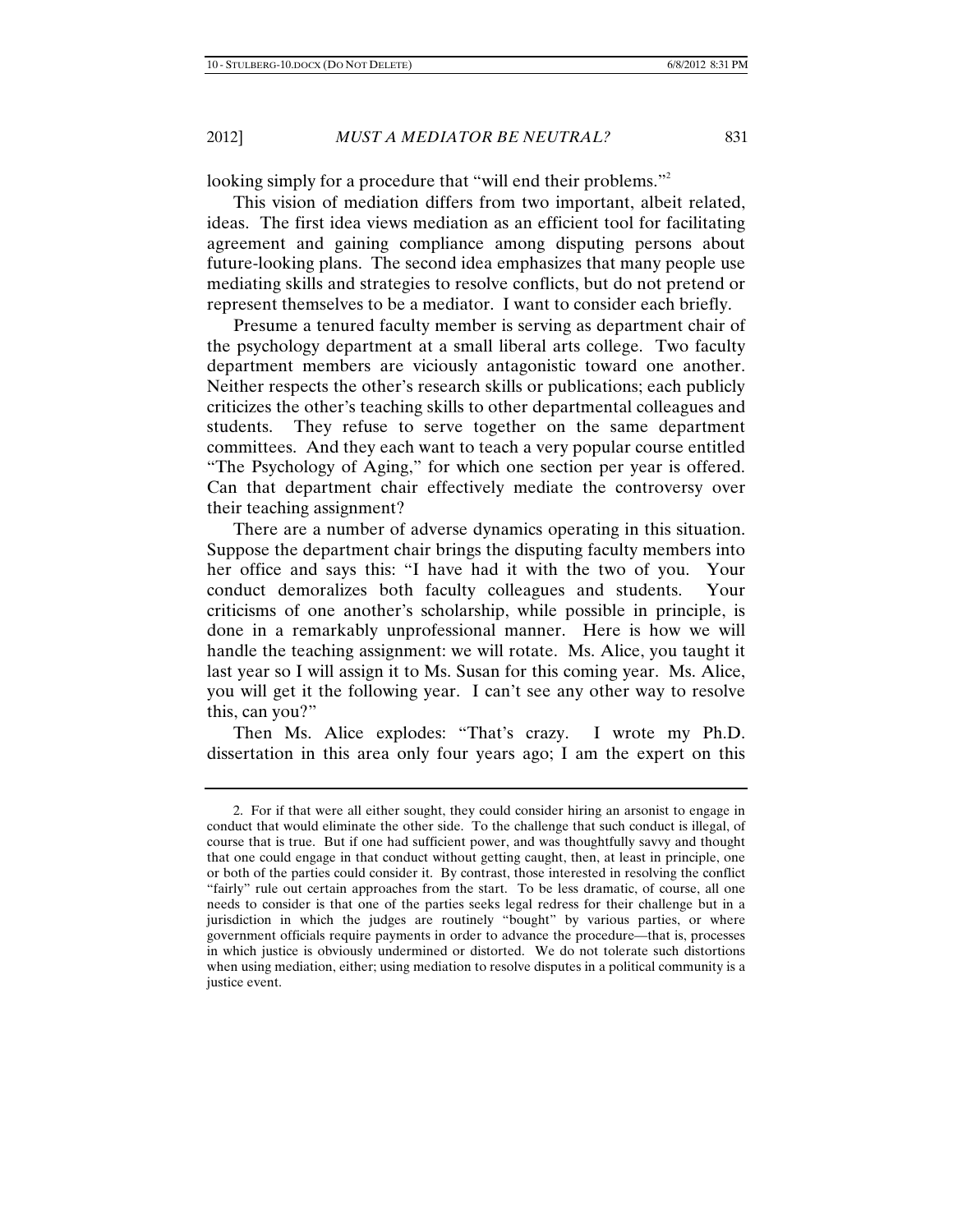subject. I should teach it both to advance my own research and to serve the students well." Ms. Susan responds, "You know that my long-time career research has focused on the psychology of adolescent behavior. But after twenty-five years in teaching, I clearly wanted to branch out and look for new things. So I have been examining issues in this area for the past two years. I love it. I bring the depth of my career's perspective to it. And it is where I plan to do my future scholarship." The two face each other; silence prevails. Finally, Ms. Alice states, "If you won't let us offer more than one section once per year, then I guess alternating is the best option." And Ms. Susan responds, "Guess that's right." At which point the department chair says, "Terrific. We have an agreement. Now get out." The department chair, later that evening, reports to her dean that she has finally—and successfully—mediated the controversy regarding teaching assignments between Ms. Alice and Ms. Susan.

The second scenario involves a parent trying to assist his two young children to resolve their dispute regarding which video game to play on their Nintendo Wii. The father says, "John, David. Stop shouting. Let's try to work this out. First, I want John to talk and make his proposals; David, let him finish before you talk. Then, David, you will speak and share your ideas and John will not interrupt. After that, we'll see how we go forward." After three minutes of conversation, the children reach an agreement on which game they will each play, the sequence of who gets the machine first, and the length of time each can play before turning it over to the other sibling. When the father's spouse comes home later that evening, he reports to her that "the evening was a bit wild, but I successfully mediated the dispute between the kids about the use of the Wii machine."

Would we agree that the department chair and the parent engaged in "mediating"? And, if so, would we describe either process as a justice event? More important, if we did not, do we care?

While neither situation is an example of the mediation process, at least in the core central meaning of that phrase, I do not believe that there is any significant harm in describing the department chair's conduct as a limited version of mediating and saying that the parent used mediating skills in forging agreements reached by his children. Further, I do not believe that in either situation our dominant concern is that the process used to resolve the dispute comports with notions of justice. The department chair wants the controversy quieted—on efficiency grounds, if nothing else. The chorus of okays regarding the teaching schedule, whether imposed or embraced, really is not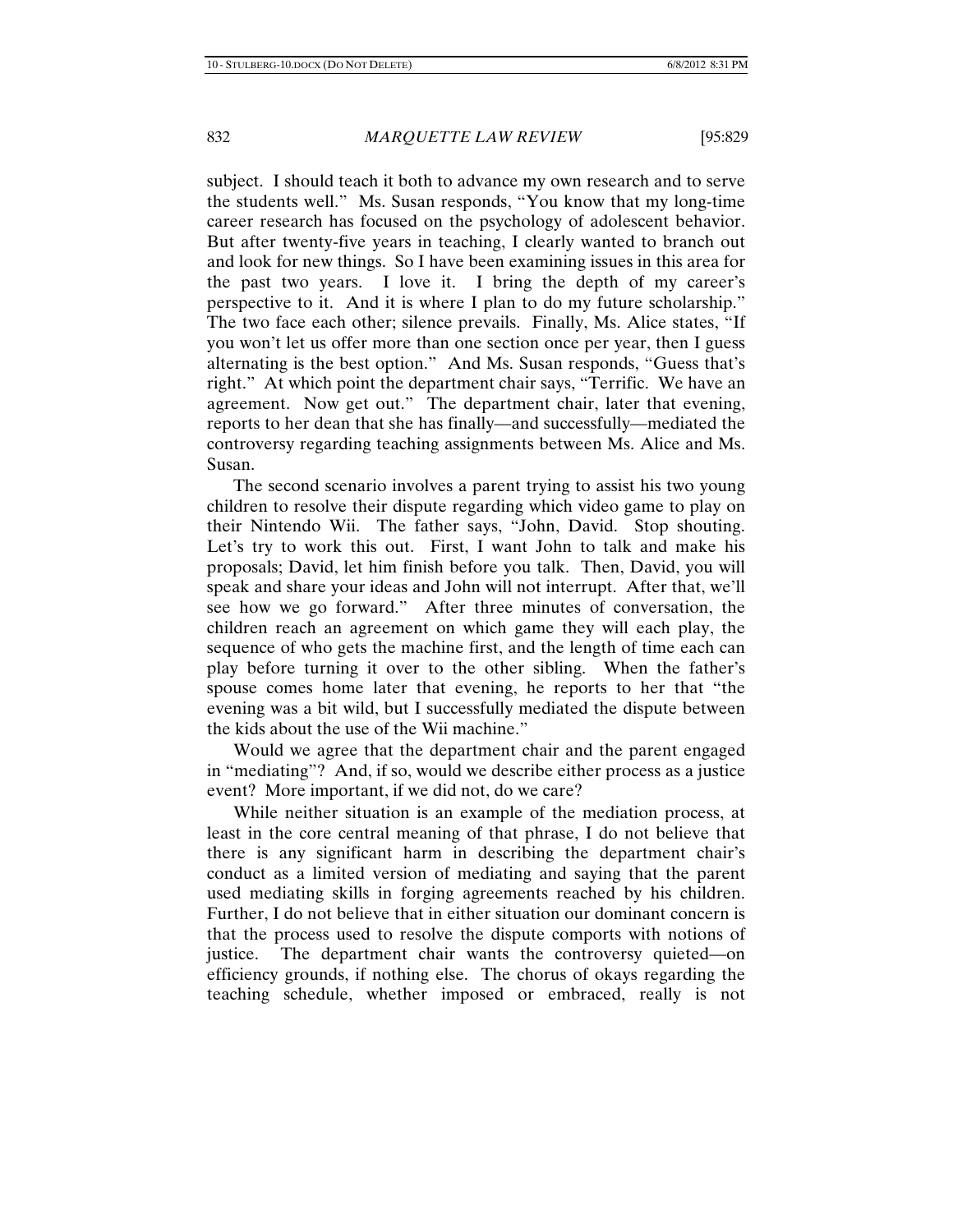important; the chair wants to put the matter behind them and move on; she made it clear the direction the resolution would take, and, in management jargon, obtained some (tepid) buy-in. While this process of problem solving and decision-making might be incorporated and embraced by various business organizations as one tool for handling disputes collaboratively and efficiently, no mediator would celebrate these approaches as being ones consistent with justice considerations.

The same is true for the parent intervention. There are other, more pressing values to consider: a quiet evening; children behaving; and, possibly, everyone getting to sleep at a reasonable hour. We could all understand that this situation may simply not be the time to be concerned about whether this is a fair process and outcome.

All of which is to say that justice is one virtue, but perhaps not the most important one, for various aspects of our lives.<sup>3</sup>

But neither of these intervener approaches is sufficient to address the dynamics of the civic controversy sketched above. We do not want a city mayor, in the style of the department chair, to admonish parties to behave civilly, nor do we want law enforcement officers, *à la* the parent, to monitor participant conduct. Rather, we want an intervener who is respected by the participants to engage the stakeholders, shape a rich dialogue among them and prod them to explore and take responsibility for developing acceptable ways to create a stable, functioning relationship. In short, we want a mediator to guide the conversation in a manner that insures that values and principles other than the "get this case off my desk" mentality take center stage.

### III. WHAT IS THE COST OF THE INTERVENER NOT BEING NEUTRAL?

What does a party to a mediation conference want in her mediator? While I recognize that there are a number of qualities and

<sup>3.</sup> In neither the department-chair nor the parent example, of course, are we indifferent to the manner in which the matter is resolved. We want there to be a modicum of peace within the department; we want children to be respected and to feel as though the matter was resolved in a non-arbitrary way. But efficiency and other priorities carry more weight than due process concerns. (Frankly, I overstate the matter in the parent example just for purposes of emphasis; I actually believe that one of the most important lessons that parents can teach and model for their children are those values of according respect and dignity to one another in the conduct of challenging conversations—those disputing moments among siblings become occasions for teaching others about fair dealing. But I recognize that not every parenting moment can command that approach.)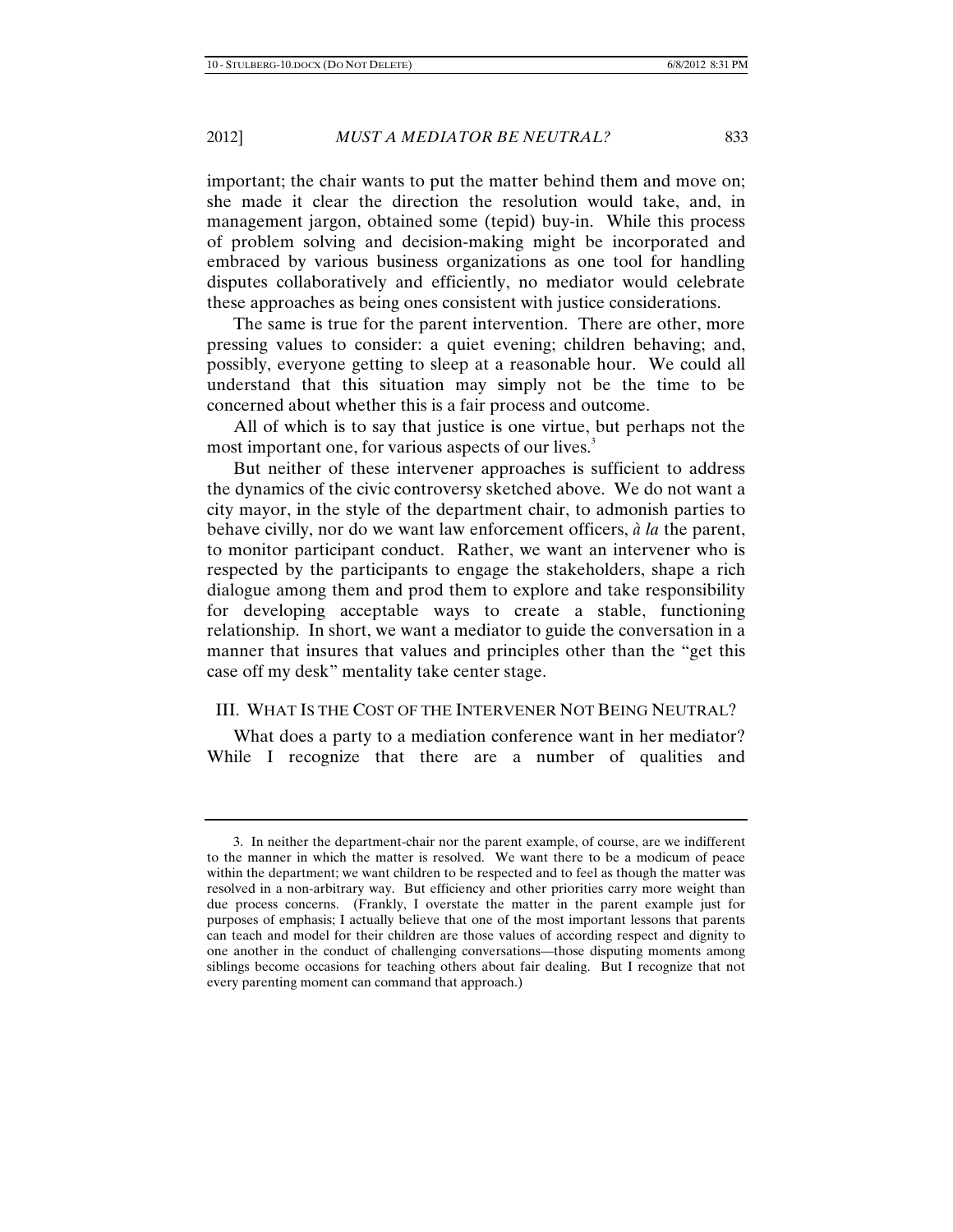characteristics she seeks in the intervener,<sup>4</sup> I would argue that being neutral is central. If one were skeptical, of course, one might assert that each disputant wants an intervener who will endorse her perspective and proposals, and then persuade the other party to agree to embrace them. But since each individual recognizes that everyone might want that, and that no one will agree to such an intervener because it undercuts her interests to do so, then, minimally, each party seeks someone who will not instantly be against her interests or try to persuade her to relinquish her proposals on some or all matters. That is, each will want the mediator to be neutral—not someone who is simply impartial or objective.

We can test this claim by considering the following standard legal dispute: a landlord brings an eviction action against her tenant for nonpayment of rent. The tenant has refused to pay rent for the past two months. Her defense is that her landlord used white paint when painting her apartment walls rather than the dark blue that the tenant had requested and that, the tenant claims, had been agreed to by the landlord when the parties signed the lease. In most U.S. jurisdictions, the tenant's asserted ground does not constitute a legal basis for nonpayment; a judge would rule in the landlord's favor.

But what if that case were referred to mediation. The standard mediation approach would be to invite the parties to share their perspectives; recount their understandings; explore possible options for advancing respective, if not competing, interests; and assist them in exploring possible settlement terms. Some possible outcomes might include the landlord agreeing to let the tenant buy her desired paint color and paint the apartment interior as she wished in exchange for the landlord having the right to repaint the apartment interior to her desired color—at the tenant's expense—six months prior to the expiration of the lease. And with that understanding and commitment, the landlord might agree to waive her claim for current rent arrears.

All that might be possible. But, what would we say if the mediator

<sup>4.</sup> Famously, Riskin's original grid is designed as a guide to the possibly perplexed advocate who is seeking assistance in thinking through what skills and traits to look for in selecting a mediator. The suggestions range from intellectual acuity and substantive knowledge about the topic in dispute to possession of process skills. *See* Leonard L. Riskin, *Understanding Mediators' Orientations, Strategies, and Techniques: A Grid for the Perplexed*, 1 HARV. NEGOT. L. REV. 7 (1996); *see also* JOSEPH B. STULBERG & LELA P. LOVE, THE MIDDLE VOICE: MEDIATING CONFLICT SUCCESSFULLY 28–30 (2009) (articulating sixteen characteristics that a person would want a mediator to possess).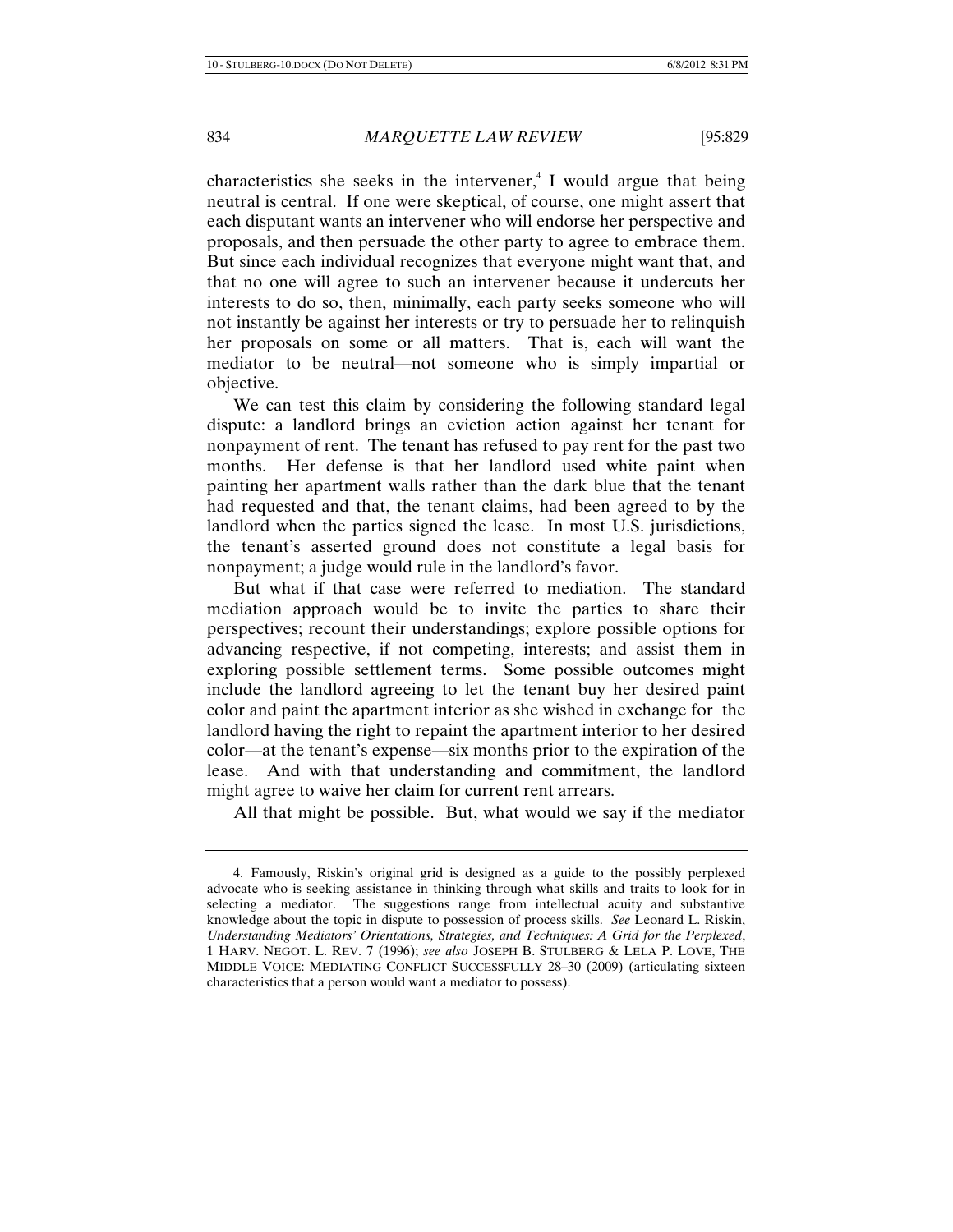did not explore those possibilities and instead said to the parties, whether in joint session or caucus, "Look. Everyone knows the rules. Tenant, there is no legal basis for your refusing to pay rent. Although the landlord can waive her rights, you must be prepared to pay her the money you owe her. Let's see if we can work out a payment system that works for you and is acceptable to the landlord." Why would we be concerned about the mediator acting this way?

First, some would argue that while a mediator can provide legal information to the parties (if qualified by training and experience to do so),<sup>5</sup> it is not the mediator's role to do so. Second, and more significantly, we might criticize the mediator for insisting that the tenant recognize that she "has no legal case" and that the tenant should "agree to perform her legal duty." Why is that problematic?

I believe the only basis for claiming that such a mediator move is objectionable—and should be roundly criticized—is that it vividly displays that the mediator is not neutral with respect to what the outcome should be. Quite the contrary, she believes that the tenant "should do what the law requires."

But here is the irony. I believe that a mediator in that situation could comfortably and accurately describe her conduct as *impartial*. 6 Why? Impartiality requires that the intervener apply the relevant rules and guidelines in an identical manner to all persons similarly situated. To the disgruntled tenant who complains that she believes that the mediator is "beating up" on her, the mediator could readily retort that "my comments are nothing against you personally—I would be saying this to any tenant so situated." And she—the mediator—would be absolutely correct.

To critics who might be worried that the mediator is siding with the elite against the have-nots, all we need to do is alter the fact pattern so that the tenant refuses to pay rent because she is not receiving heat and hot water in her apartment. Those grounds typically do constitute a basis for reducing rental payments, and the mediator could press the landlord to do what the law required by stating, "I am not doing this because I favor the tenant over you. I would say the same to any landlord if I were faced with these facts."

<sup>5.</sup> *See* MODEL STANDARDS OF CONDUCT FOR MEDIATORS standard VI.A.5 (2005).

<sup>6.</sup> *See* H.L.A. HART, THE CONCEPT OF LAW 161 (2d ed. 1994) (stating that "there is no absurdity in conceding that an unjust law forbidding the access of coloured persons to the parks has been justly administered").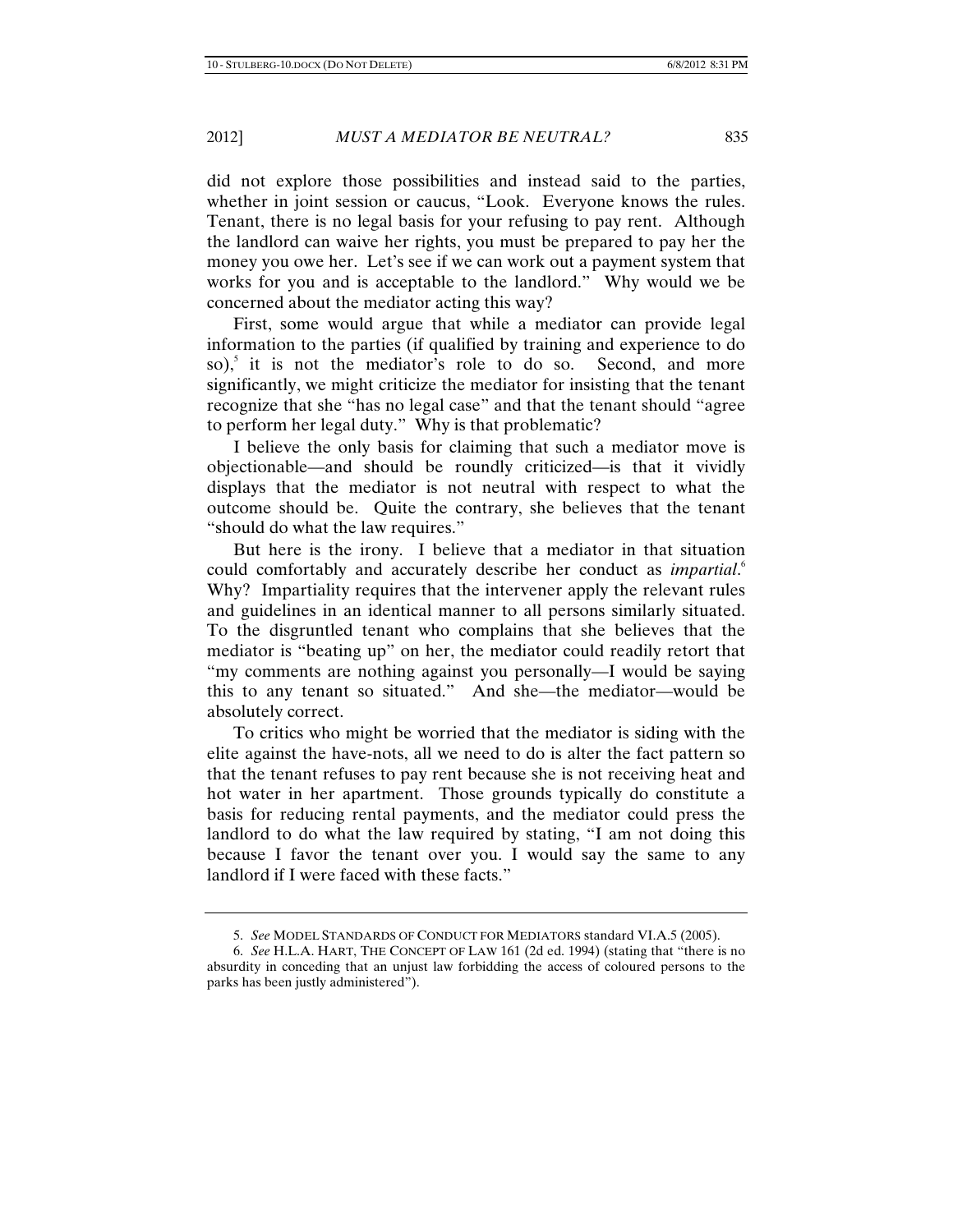So requiring a mediator to be *impartial* does not secure or advance a vision of mediation that inspires confidence that it is an alternative dispute resolution process to the courts. Why? Stated bluntly, the "rule(s)" that the mediator impartially applies may themselves be burdensome, unfair, discriminatory, or on some other basis, ill-founded. Applying them impartially, while better than arbitrarily, prima facie diminishes rather than advances substantive justice claims. The mediator who is impartial may be, to borrow a phrase of a different generation, one more person who is part of the problem rather than the solution.<sup>7</sup>

Is this concern for the difference between being neutral and being impartial relevant only for controversies involving presumptively modest financial claims? Not at all. Consider the following examples:

(1) The family mediator insists that the soon-to-be ex-husband provide financial support at a level that meets the amounts set forth in that jurisdiction's minimum child support guidelines.

(2) The civil-court appointed mediator of a home construction controversy—a roof gone bad—prevents the plaintiff from seeking certain recovery for identifiable items because applicable evidentiary rules would preclude the introduction of supporting testimony at trial.

(3) The mediator selected by the parties to resolve an alleged breach of a non-compete clause in an employment contract insists that whatever settlement terms the parties develop be consistent with the legal requirement that the "geographic range" governing such a noncompete prohibition be reasonable.

In each situation, the mediator acted impartially but not neutrally. In so doing, she undermines core values distinctive to the mediation process. Why is mediator impartiality insufficient to insure a fair outcome?

We want mediation to be a fair process that generates a fair outcome. Deciding what is or is not fair, of course, is controversial.

<sup>7.</sup> The *Uniform Mediation Act* (UMA), for instance, defines a mediator as "an individual who conducts a mediation," but then insists that a mediator must disclose any information that may affect her impartiality. *See* UNIF. MEDIATION ACT § 2(3) & cmt. 3 (2003). While I believe that the UMA is an important, positive contribution to the field in many aspects, I personally regret that it omits the term neutrality from its definition of the mediator's role. The same comment, regrettably, applies to the *Model Standards of Conduct for Mediators*. *See* MODEL STANDARDS OF CONDUCT FOR MEDIATORS standard II (requiring that a mediator "conduct a mediation in an impartial manner" but not in a neutral manner).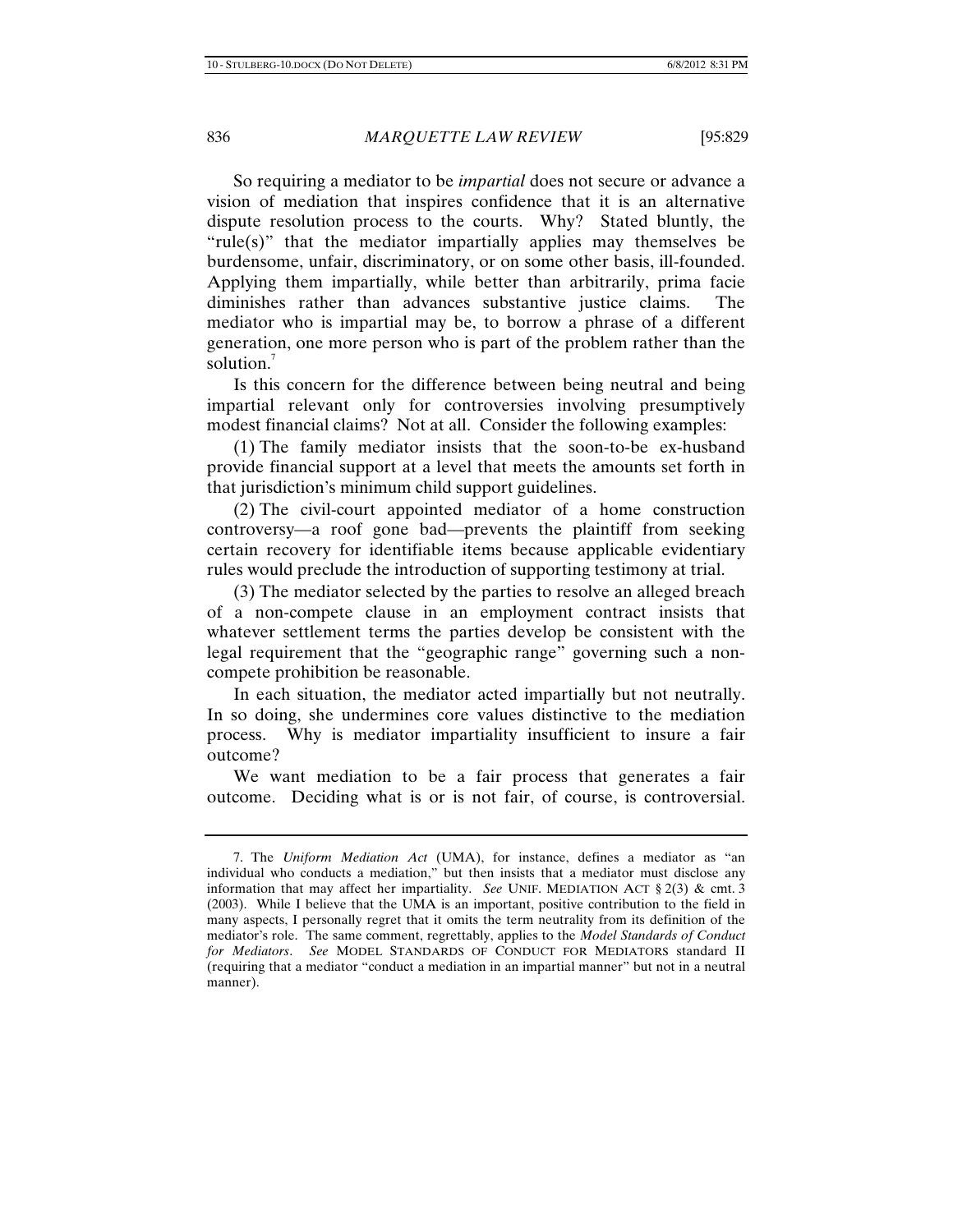One way to establish a fair outcome is to define its parameters or terms on grounds *independent of* the procedure used to secure them. In deciding a fair outcome for dividing a cake among two children, for example, we decide that, absent a compelling reason, the presumptively fair division is to provide each child with equally sized slices. The process we might use to secure that goal—"X cuts and Y chooses first"—is designed to promote that goal. In Rawlsian terms, this approach to problem-solving would be described as an instance of "perfect procedural justice,"<sup>8</sup> for in every iteration the process would produce the desired outcome. If mediation were viewed as a process of perfect procedural justice—that is, one designed and used to help disputing parties secure an outcome that itself is defined and endorsed as desirable on grounds *independent* of mediation—then mediator impartiality, not neutrality, is sufficient. In the examples above, if persons believe that the fair, mediated settlement terms are precisely those which the law mandates, then mediator impartiality is sufficient. But that is not a compelling vision of mediation; that is the picture of a settlement conference.

Of course, we could relax the demanding standard of perfect procedural justice and posit mediation as an instance of "imperfect procedural justice."<sup>9</sup> In this latter situation, the desired outcome is still defined and embraced independently of the process—e.g., outcomes mandated by or consistent with the law—but we acknowledge that the mediation process might have other institutional values, such as party autonomy, that permit parties in some instances to reach outcomes that fail that standard.<sup>10</sup> Rawls explicates this notion by citing our criminal

<sup>8.</sup> *See* JOHN RAWLS, A THEORY OF JUSTICE 85 (1971) (describing characteristic features of "perfect procedural justice").

<sup>9.</sup> *See id.* at 85–86 (illustrating the concept of "imperfect procedural justice").

<sup>10.</sup> Consider the following case: A nightclub patron sees a famous athlete in the club. The patron approaches the athlete and makes obnoxious, racially derogatory remarks to him. The athlete assaults the patron. The patron, an immigrant who is in the United States illegally, brings a civil action against the athlete for damages. In mediated settlement discussion, the patron's lawyer indicates that if the defendant proposes to pay the plaintiff \$50,000 in exchange for the patron's promise not to pursue criminal charges, the proposal would itself be illegal as an instance of extortion. The defendant, if convicted of a felony rather than a misdemeanor, would face certain jail time—and the resulting impairment of his employment status. One possible resolution would be for the defendant to pay an agreedupon sum and for the plaintiff to agree to leave the country. Without the victim, the prosecutor might file misdemeanor charges along the lines of disturbing the peace and require community service as a penalty. The parties have reached an acceptable resolution, though arguably "all the requirements of law" have not been advanced. I find this mediated outcome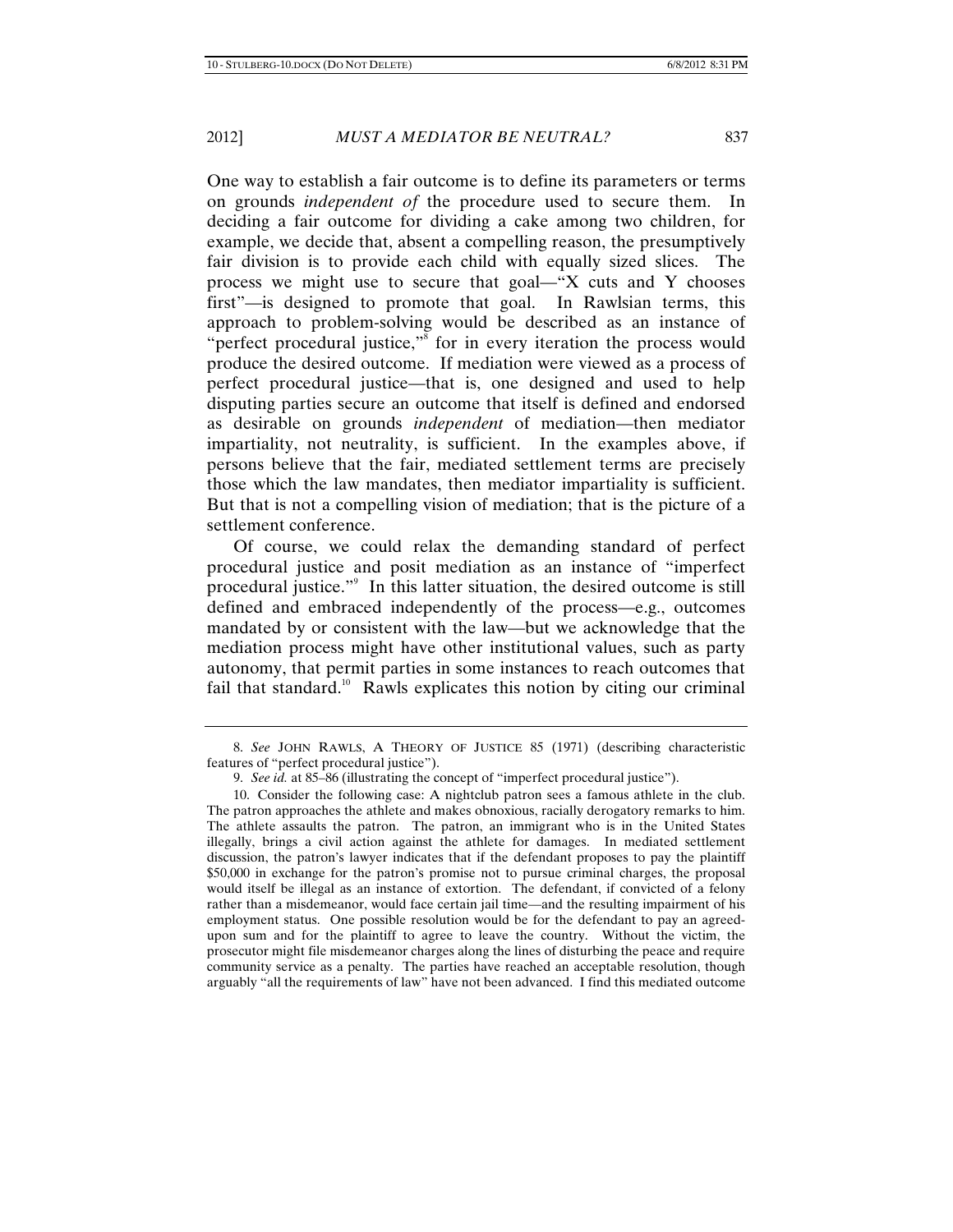trial process: if our goal is to convict the guilty and let the innocent go free, then we want to design and implement a criminal procedure process to secure this.<sup>11</sup> But our criminal court procedures also have other values and goals—e.g., rules protecting the confidentiality of spousal statements—and the application of those rules might, in limited but predictable circumstances, undercut the promotion of the desired goal.

I believe that this approach to mediation—where we insist only that a mediator be impartial when operating with rules that, independently of party agreement, identify the desired outcome—becomes even more toxic when used in settings where those "independent standards" are less visible or more narrowly embraced than something as public as "the law." The juvenile court mediator who insists that the fourteen-year-old agree to do homework "two hours per evening without interruption by text messages from friends" might be encouraging the teenager to engage in behavior that is, objectively, beneficial for her. But the mediator, in dispensing her own brand of parental, maternalistic justice, is certainly "dissing" that teenager's dignity. In my judgment, that disrespect has no place in mediation.

Finally, let us consider a mediator's impartiality, not neutrality, in disputes involving matters that affect the environment, such as the location of a waste facility, the construction of a high-voltage transmission line, or the siting of windmills. The impartial mediator would facilitate conversations to make certain that various EPA rules and guidelines were considered and adopted *because* they were the governing law. This would insure consistency and predictability of negotiated outcomes but perhaps at the cost of party creativity, efficiency, and acceptability.

I must make one important disclaimer. When I insist that mediator impartiality is not sufficient to insure a just process or outcome, I do not *mean* to say that parties, in their spirited discussions or arguments about the controversy and in the development and advocacy of their proposals for resolving it, would not or should not make reference to those standards or claims. Of course they would. In fact, those elements might be decisive to a party's decision to accept the proposed outcome.

perfectly acceptable and creative. But it suggests that there are other goals or values of the process that, on occasion, undermine the promotion of "generating outcomes mandated by law," so in that way, mediation would be an example of imperfect procedural justice.

<sup>11.</sup> *See generally id.* at 85–86.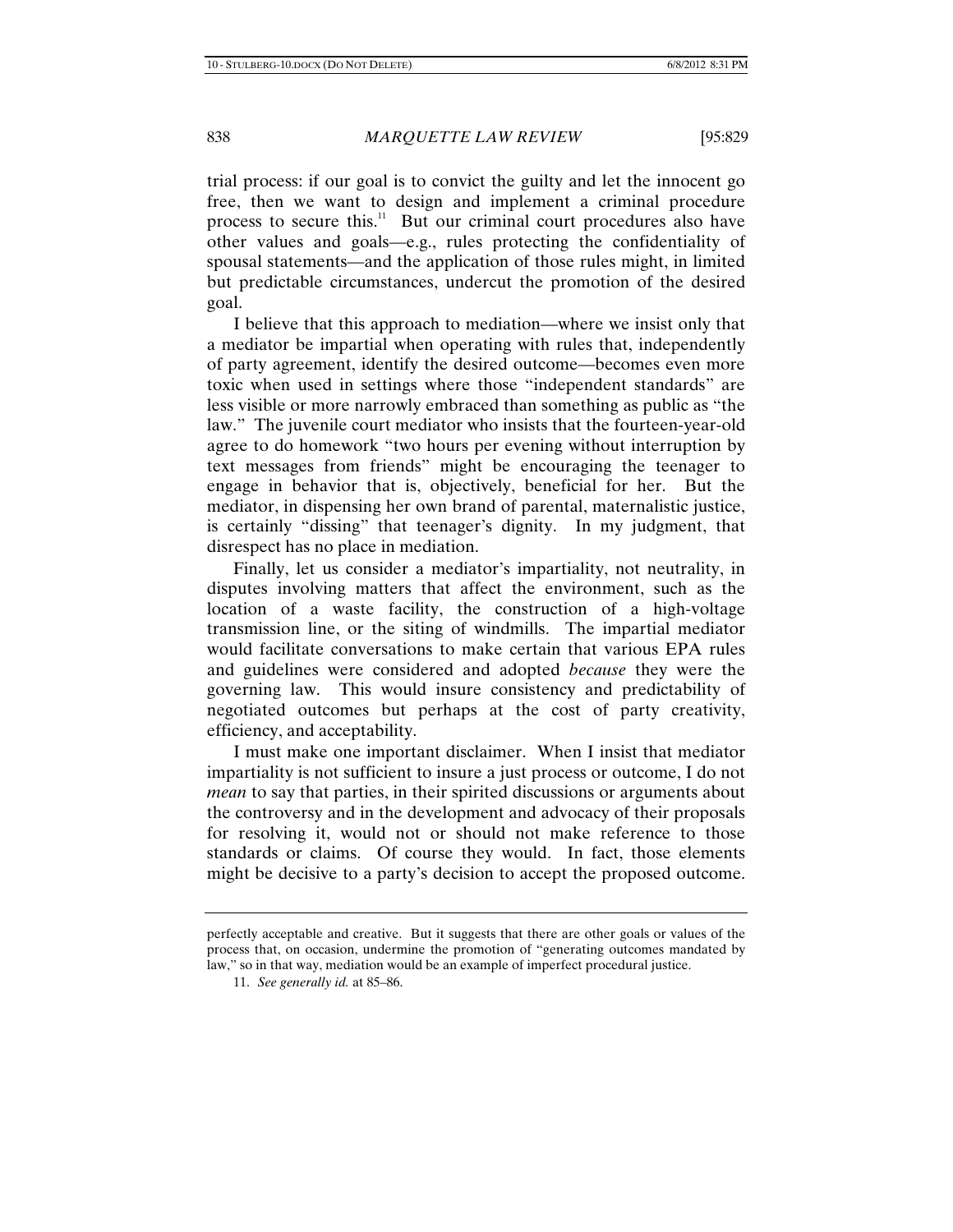And the mediator would be acting appropriately, I believe (consistent with a posture of neutrality), if she were to invite some or all of the parties to consider those matters—e.g., "Why do you believe, Mr. Stulberg, that the minimum support guidelines should not govern what you propose to pay your soon-to-be ex-spouse?" These standards are certainly relevant to the parties' discussion. But mediation, I believe, does not require that they be decisive.

If mediator impartiality is not sufficient to insure a just outcome, how about mediator *objectivity*? Objectivity is clearly an important intellectual trait for a mediator: it is crucial for a mediator to be able to examine and analyze evidence without being influenced by irrelevant factors. A mediator, for instance, who routinely evaluated the credibility of party accounts and proposals through the process of reactive devaluation<sup>12</sup> would be not only ineffective, but also, and more importantly, she would be undermining mediation goals of improving party understanding or promoting constructive problem solving conduct.

But mediator objectivity cannot be a sufficient condition for promoting conflict resolution. Why? A mediator could objectively analyze conditions relevant to influencing or persuading one party to agree to a certain course of action, and then act so as to secure such party compliance. Requiring a mediator to be objective imposes even fewer constraints on her conduct than does the duty of impartiality.

I conclude that neither impartiality nor objectivity require enough mediator discipline to give us confidence in the justice of the process and outcome.

Where do we turn?

### IV. MEDIATOR APPROACHES

Let us return to a consideration of what a party values in their mediator. There are two distinctions offered regarding mediator traits that I believe are profoundly wrong and generate undesirable social consequences. The first is that between a "process expert" and a "substantive expert"—in other words, the belief that a mediator can be the first without being the second.<sup>13</sup> The second distinction, described in

<sup>12.</sup> Russell Korobkin & Chris Guthrie, *Heuristics and Biases at the Bargaining Table*, 87 MARQ. L. REV. 795, 804–05 (2004).

<sup>13.</sup> *See* James R. Antes et al., *Is a Stage Model of Mediation Necessary?*, 16 MEDIATION Q. 287, 288–91 (1999) (describing the mediator as "tour guide, helping the parties get where they want to go"). *But see id.* at 289–90 (acknowledging that a mediator's process decisions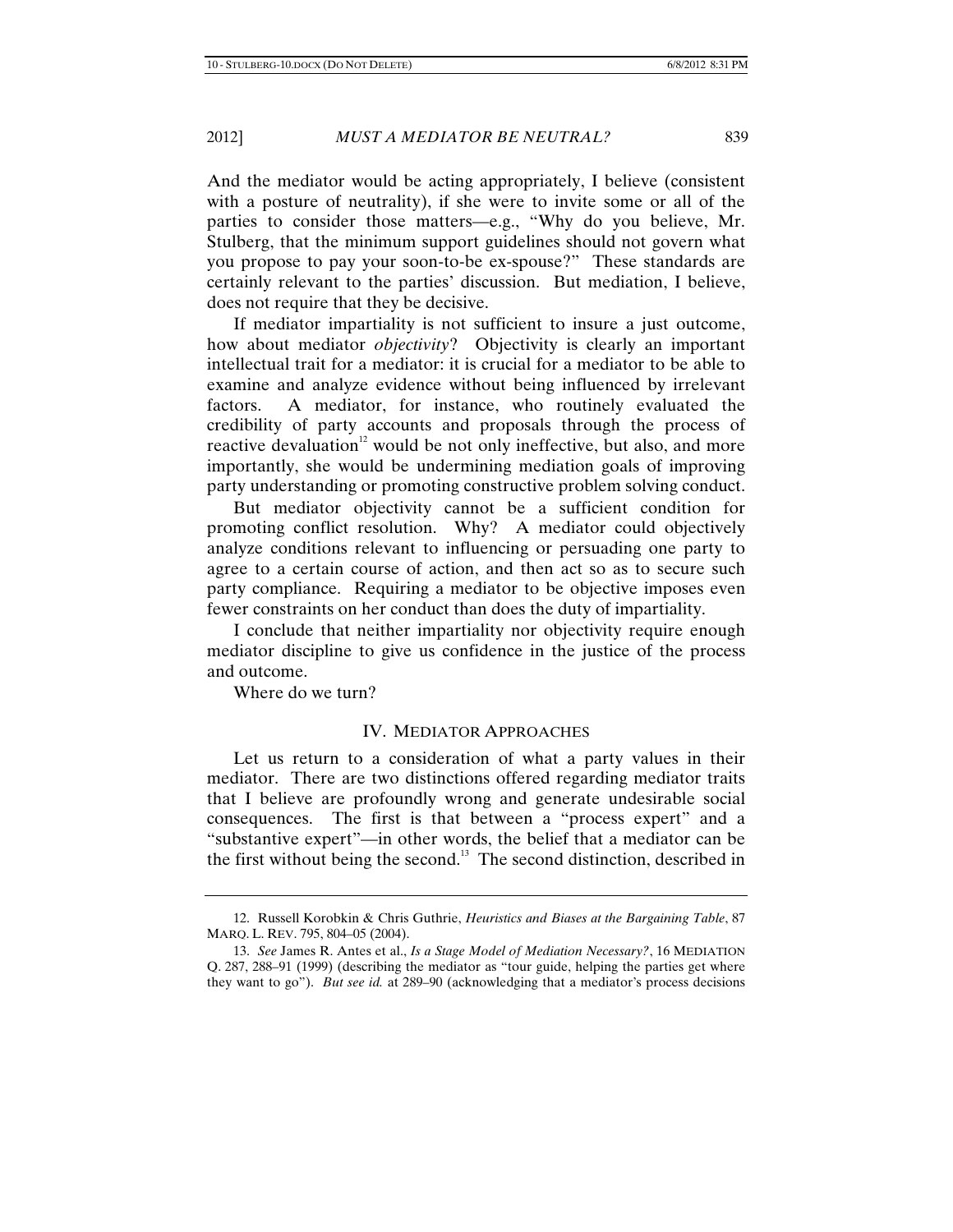different ways, is that between a "passive" and an "active" mediator.<sup>14</sup> I believe these accounts are not accurate and undermine our understanding and endorsement of mediation as a justice process.

### *A. Process–Substance Dichotomy*

Mediation as we routinely use it today is clearly a dispute resolution *process.* And there are clearly practices and guidelines that shape its procedural dimensions: the questions of who can or cannot participate, what topics can or must be addressed, and what information is public or private are illustrative.

A mediator must be a "process expert": she must not only know how to implement the operative guidelines of mediating within a particular setting, but also, and more broadly, be conversant about and experienced in what constitutes "good process." Bringing this expertise to a conversation is a significant contribution and no mediator should become defensive if charged by others as being "all about process."

But the distinction between process and substantive expertise addresses two different matters, one relating to mediator qualifications and the other to the mediator's role. The process–substance distinction, initially, highlights the possibility that a person might be thoroughly knowledgeable about the subject matter in dispute—knowing how movie scripts are developed and written can help a mediator appreciate a controversy between competing authors over movie credits for the screenplay—but inexperienced or unskilled at conducting an informative, constructive conversation. Because knowing how to include participants, facilitate information exchanges, probe for priorities, and generate ideas are, in important ways, "process skills,"

can affect the substance of a dispute).

<sup>14.</sup> Susskind suggests this distinction when concluding that environmental mediators, when fulfilling the responsibilities he sets forth,

were willing to inject themselves into the substance of the disputes. They were not content merely to facilitate and encourage discussion among the parties. In that regard, they were activitists. . . . They worked behind the scenes, between meetings and during meetings, to find elements of agreement that could be treated separately, items that could be taded, issues that could be packaged, and ways in which the momentum of the negotiations could be used to pressure holdouts.

Lawrence Susskind, *Environmental Mediation and the Accountability Problem*, 6 VT. L. REV. 1, 39–40 (1981). Riskin's account of the facilitative and evaluative mediator can be viewed as a different attempt to account for the same phenomenon. *See* Riskin, *supra* note 4, at 24–35 & fig.3.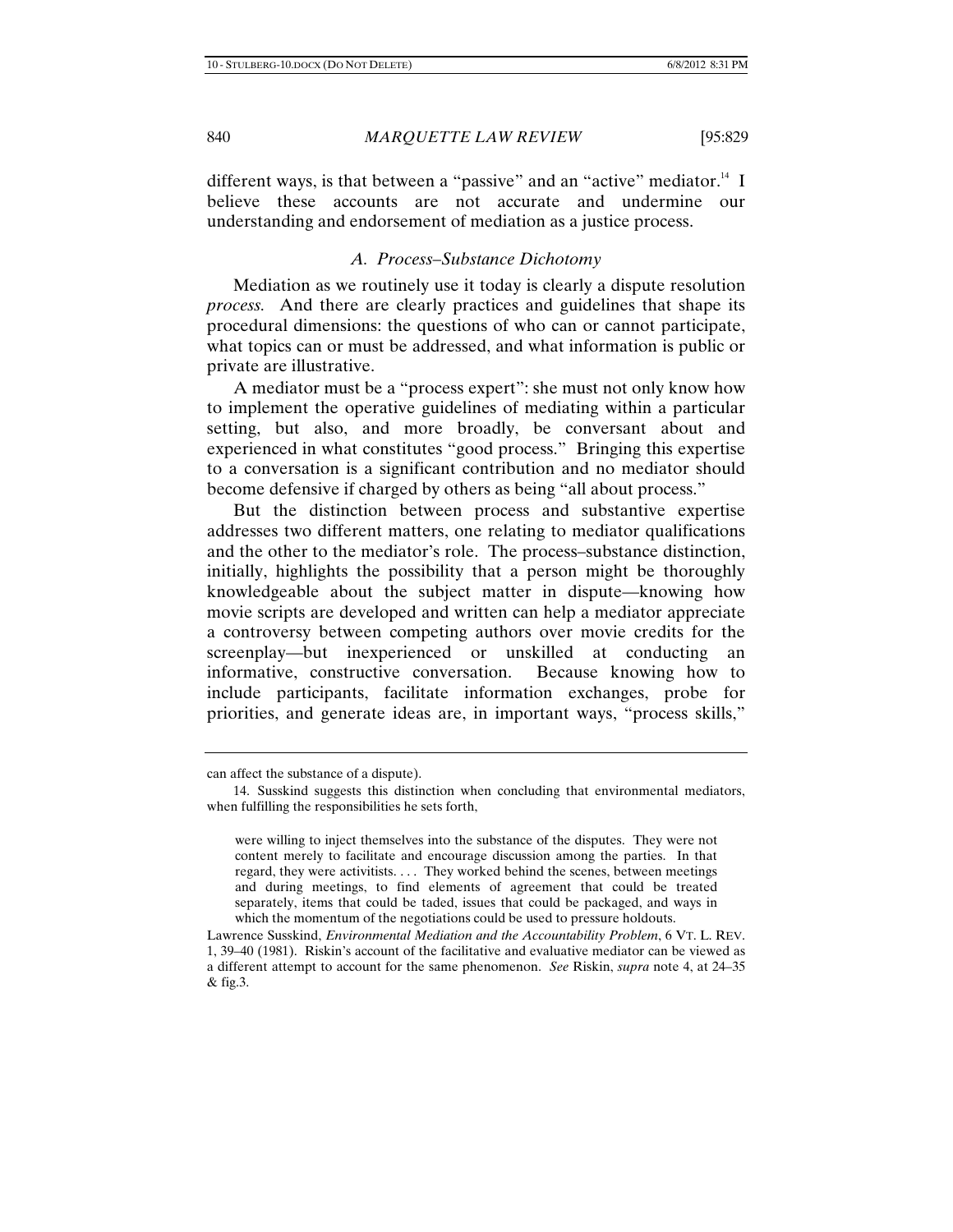not having them presumptively disqualifies someone from mediating.

The second matter that the distinction crystallizes relates to the role of the mediator. If one presumes that the mediation process should be structured to facilitate proposals acceptable to the parties, the potential downside of having a mediator who is a "substantive" expert is that she will cajole, direct, or coerce the parties into accepting those resolutions that the mediator believes (perhaps accurately, given her expertise) are the right, best, or fair thing to do; that, of course, potentially undermines party autonomy.

While I believe that the process–knowledge distinction is conceptually plausible, I find it importantly misleading and, hence, dangerous. To appreciate the danger, let us reconsider the perspective of a party to mediation. What contribution does the mediator make to the conversation if she does not have knowledge about any (or indeed, several) of the matters in or dynamics of dispute? In my judgment, the contribution might not only be minimal—it might be affirmatively harmful. How is that possible?

First, I believe such process intervention would be only minimally effective. If the mediator does not possess some knowledge about a particular area relevant to the controversy, then she is not able to ask questions that might be helpful<sup>15</sup> or to probe the plausibility or desirability of particular party claims.16 Participating in such a process could be a considerable waste of a party's time and resources. There are ways, of course, for the mediator to plug this knowledge gap—one ready strategy is to create a mediator team in which at least one member possesses relevant substantive knowledge about significant aspects of the dispute. But to make this move embraces the notion that knowledge as well as process is required.

<sup>15.</sup> Thereby failing to discharge the mediator's goal of improving participant understanding of the challenge. *See* MODEL STANDARDS OF CONDUCT FOR MEDIATORS pmbl. (2003) (describing mediation as a process that "serves various purposes, including providing the opportunity for parties to define and clarify issues" and "understand different perspectives").

<sup>16.</sup> Thereby failing to discharge the mediator's task of being an agent of reality. I realize that these tasks are not described as central elements of the mediator's job in the transformative model of mediation, in the sense that it is the mediator's task to advance these inquiries when not prompted or endorsed by party request. *See* ROBERT A. BARUCH BUSH & JOSEPH P. FOLGER, THE PROMISE OF MEDIATION: RESPONDING TO CONFLICT THROUGH EMPOWERMENT AND RECOGNITION 116–18 (1994). But if one presumes that all parties have invited such intervention, then having—or not having—relevant substantive knowledge about aspects of the controversy becomes applicable.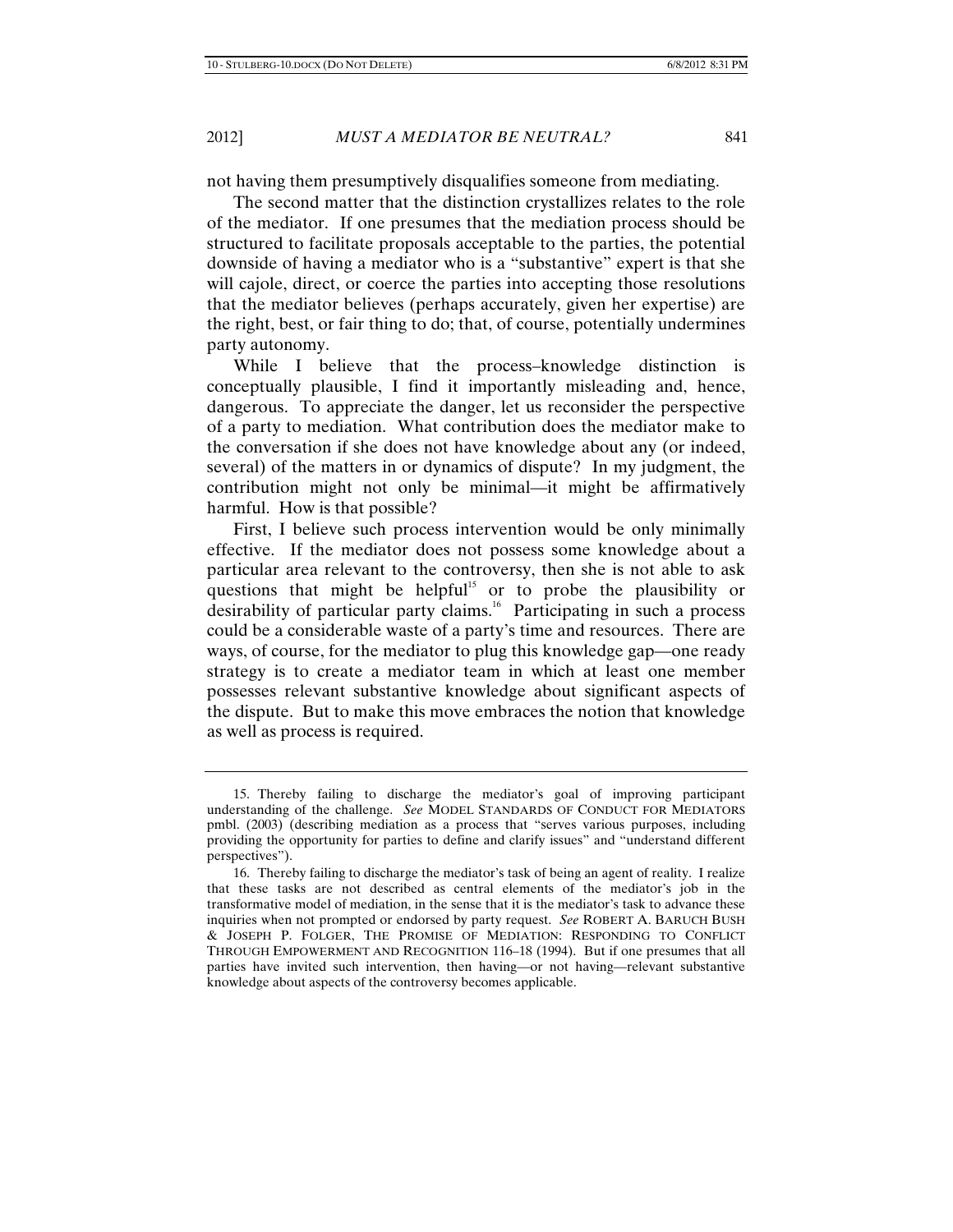Second, acting on the proposed distinction—and securing a mediator with only process skills—jeopardizes justice outcomes. I believe the process–knowledge distinction cuts two ways: the danger of a mediator possessing substantive knowledge is that she might try to impose her beliefs about a desirable outcome on unwilling parties; but equally, the danger of having only a process expert is that parties might generate outcomes that are notably uninformed or unfair.

How do we sort this out? The answer is not to jettison the concept of mediator neutrality. Rather, we should embrace the idea that an effective mediator is one who must possess both process and substantive knowledge<sup>17</sup> and then explore how that combination can be consistently marshaled to discharge the mediator's job.

### *B. Passive–Active Mediator*

What would it mean for someone to be a passive mediator? I find it easier to understand that concept by analyzing its contrast, the activist mediator.

The "activist mediator," a term often used to describe Susskind's account of the environmental mediator, $18$  characterizes mediator conduct that often includes: (1) "pressing a party" to justify the persuasiveness of its particular claim or the plausibility of its proposal; (2) persistently or aggressively prodding the parties to engage in brainstorming to generate possible settlement terms; (3) suggesting ideas to some or all parties for possible resolution; and (4) controlling the discussion process—deciding, for example, whether a proposal

<sup>17.</sup> To claim that a mediator should possess both process and substantive knowledge does not mean, of course, that the "substantive knowledge" that a mediator possesses matches the full range of knowledge needs that might arise in a particular dispute. For instance, if someone were to mediate an environmental dispute involving the closing of a nuclear plant, she might possess broad-based knowledge about the political process and dynamics for regulating such environmental matters, but she might possess very little knowledge about the science of nuclear waste disposal. Again, the plausible "fix" for this is to join a person to the mediation team—or to gain the party's endorsement of providing a neutral expert for themselves or the mediator—in order to facilitate joint understanding, discussion, and problem solving. *See generally* Lela P. Love & Joseph B. Stulberg, *Practice Guidelines for Co-Mediation: Making Certain that "Two Heads Are Better Than One*,*"* 13 MEDIATION Q. 179 (1996).

<sup>18.</sup> Susskind's actual term is "mediator with clout." Susskind, *supra* note 14, at 35; *see also id.* at 42 (asserting that "[e]ffective environmental mediation may require . . . some [mediators] with political clout"). I later termed this example a "special case of the activist mediator." Joseph B. Stulberg, *The Theory and Practice of Mediation: A Reply to Professor Susskind*, 6 VT. L. REV. 85, 109 (1981).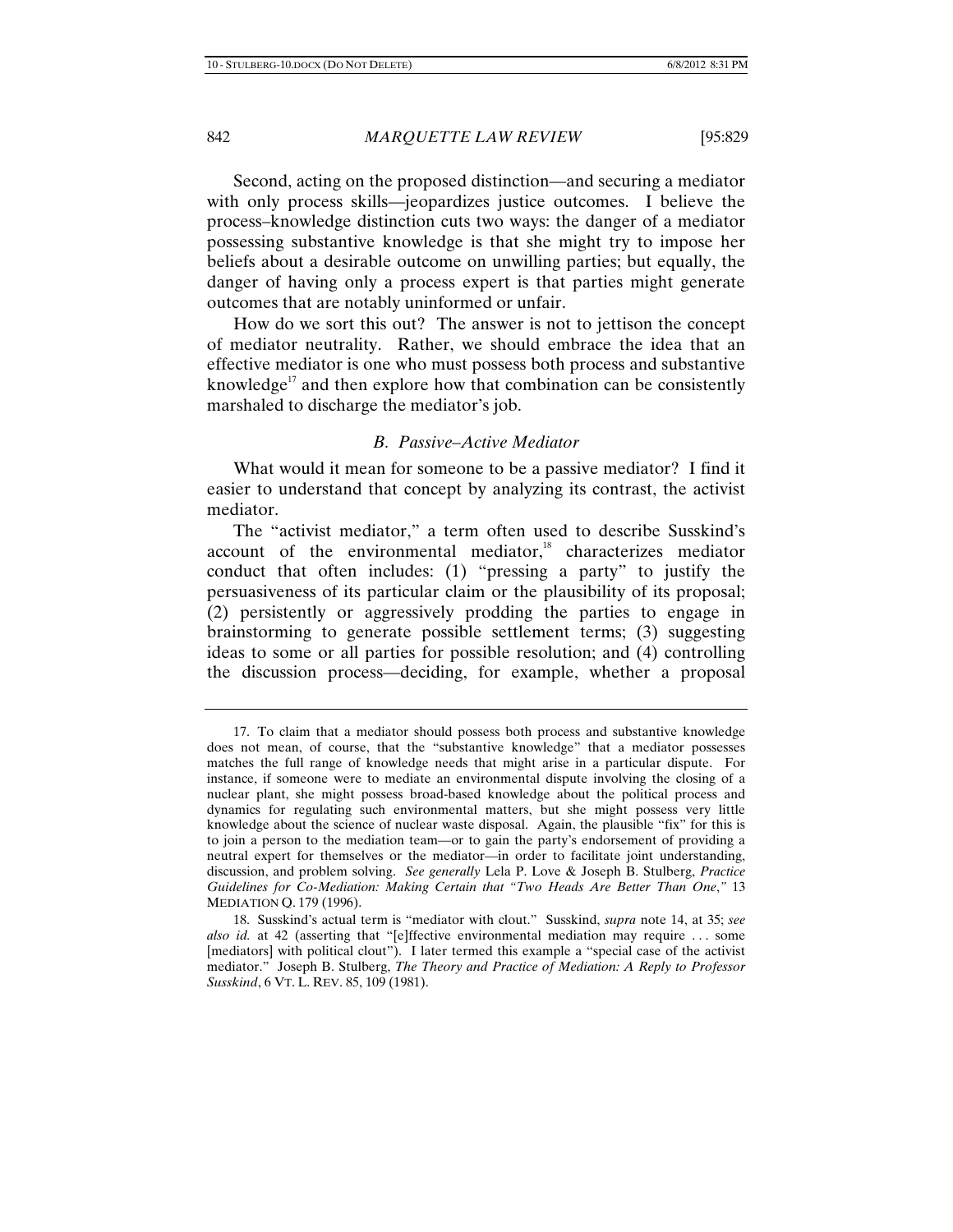developed in an individual caucus should be transmitted in a reconvened joint session or in a separate caucus.

Many writers have identified such mediator behavior and endorsed its use. For the most part, Riskin's evaluative mediator is an activist, $19$ Alfini's "trashers," "hashers," and "bashers" are activists,<sup>20</sup> and Stulberg and Love's BADGER mediator fits this description as well.<sup>21</sup> If the above account of the activist mediator is accurate, then the most vivid "non-activist" mediator is, presumptively, someone who exhibits some version of Riskin's "facilitative" mediator<sup>22</sup> and, most prominently, includes a transformative mediator.<sup>23</sup> But this "sorting" process is mischievous, for it masks the danger of the "passivist–activist" distinction as it relates to justice considerations.

The "facilitative" mediator is often characterized as the mediator who only asks questions.<sup>24</sup> She only "helps," and never "urges" or "pushes."<sup>25</sup> That mediator approach, understandably, can be labeled "passive." It is easy to understand that the mediator who embraces the process–substantive distinction and who then asserts that she is a "process-only" expert and mediates with a facilitative approach could quickly, and accurately, be labeled a "passive" mediator. That mediator would resist any party request to provide information—"my role is to help all of you talk this through in a cordial manner, not to provide information or make suggestions"—and would refuse to probe or challenge the plausibility or acceptability of particular proposals—"my job is not to tell any of you what to do, it is to create a comfortable conversational climate in which you can discuss any matter that you wish."

<sup>19.</sup> Riskin, *supra* note 4, at 28.

<sup>20</sup>*.* James J. Alfini, *Trashing, Bashing, and Hashing It Out: Is This the End of "Good Mediation"?*, 19 FLA. ST. U. L. REV. 47, 66–73 (1991).

<sup>21.</sup> STULBERG & LOVE, *supra* note 4, at 45–46.

<sup>22.</sup> Riskin, *supra* note 4, at 28–29, 32–34.

<sup>23.</sup> BUSH & FOLGER, *supra* note 16, at 116.I think it is important, however, to qualify this account of transformative mediation. I believe a transformative mediator is "activist" in multiple, significant ways, many of which I believe are congruent with other approaches to mediation. But if I understand the transformative approach accurately, then clearly the transformative mediator is not an activist in the ways described above, *unless it is preceded* by the mediator asking parties a question such as: "Do you think it would be helpful to each of you if I shared with you some approaches to resolving such matters that I have seen work for persons in other settings?" But perhaps even that question is too direct.

<sup>24.</sup> *See, e.g.*, Riskin, *supra* note 4, at 28.

<sup>25.</sup> *See id.* at 35 fig.3.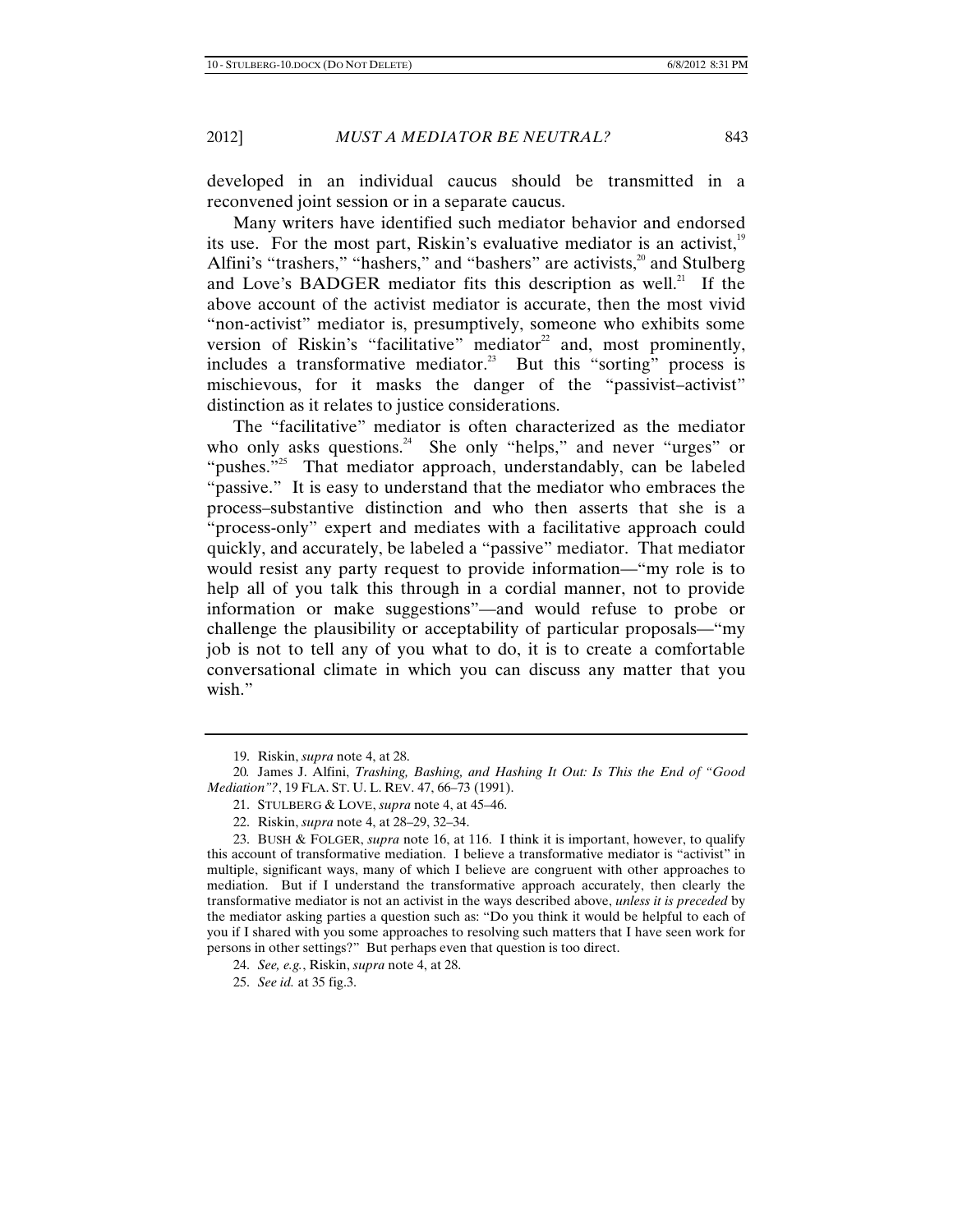Many of us have observed such passive mediators. In my judgment, there is nothing to recommend that approach. It often generates party frustration and exasperation. But that harsh critique must not be misunderstood.

I certainly believe that a mediator can—and, frankly, must—be "facilitative." It is the only approach to mediating consistent with promoting party dignity, respect, and autonomous decision-making. I support the notion that evaluative mediation, as it is reportedly practiced, is inconsistent with a robust conception of the mediation process. $26$ 

But the danger of these two dichotomies is this: A mediator, when doing her job, must be (1) knowledgeable about both process and at least some aspects of the substance; (2) facilitative; and (3) activist.<sup>27</sup> How is it possible to blend these necessary elements and still be neutral with regard to outcomes? We must revisit the process-substance distinction.

### V. PROCESS–SUBSTANCE AND THEORIES OF JUSTICE

As both Lawrence Susskind and Bernard Mayer properly note, a mediator must care deeply about process matters. Those elements include answering such questions as: Who should participate? Who can be present and who must participate? Where and when will the meetings occur? What guidelines govern the process of developing or sharing information? What happens if one party displays a significant inability to participate adequately in the process?

Why are these matters important? They are important because we care that the mediation process comports with considerations of justice. At least in the United States, we seem able to generate consensus regarding the basic elements that constitute a due process

<sup>26.</sup> *See* Kimberlee K. Kovach & Lela P. Love, *"Evaluative" Mediation Is an Oxymoron*, 14 ALTERNATIVES TO HIGH COST LITIG. 31, 31–32 (1996). I find unpersuasive—and, often, self-serving—defenses for the evaluative mediator approach, particularly when that defense is lodged in the claim that it is the approach that the parties want. For thoughtful attempts to defend evaluative mediation, see Marjorie Corman Aaron, *Evaluation in Mediation*, *in* MEDIATING LEGAL DISPUTES: EFFECTIVE STRATEGIES FOR LAWYERS AND MEDIATORS 267, 268 (Dwight Golann ed., 1996); John Bickerman, *Evaluative Mediator Responds*, 14 ALTERNATIVES TO HIGH COST LITIG. 70 (1996); and James H. Stark, *The Ethics of Mediation Evaluation: Some Troublesome Questions and Tentative Proposals, from an Evaluative Lawyer Mediator*, 38 S. TEX. L. REV. 769, 770, 775–79, 798 (1997).

<sup>27.</sup> *See* Joseph B. Stulberg, *Facilitative Versus Evaluative Mediator Orientations: Piercing the "Grid" Lock*, 24 FLA. ST. U. L. REV. 985, 996–97 (1997).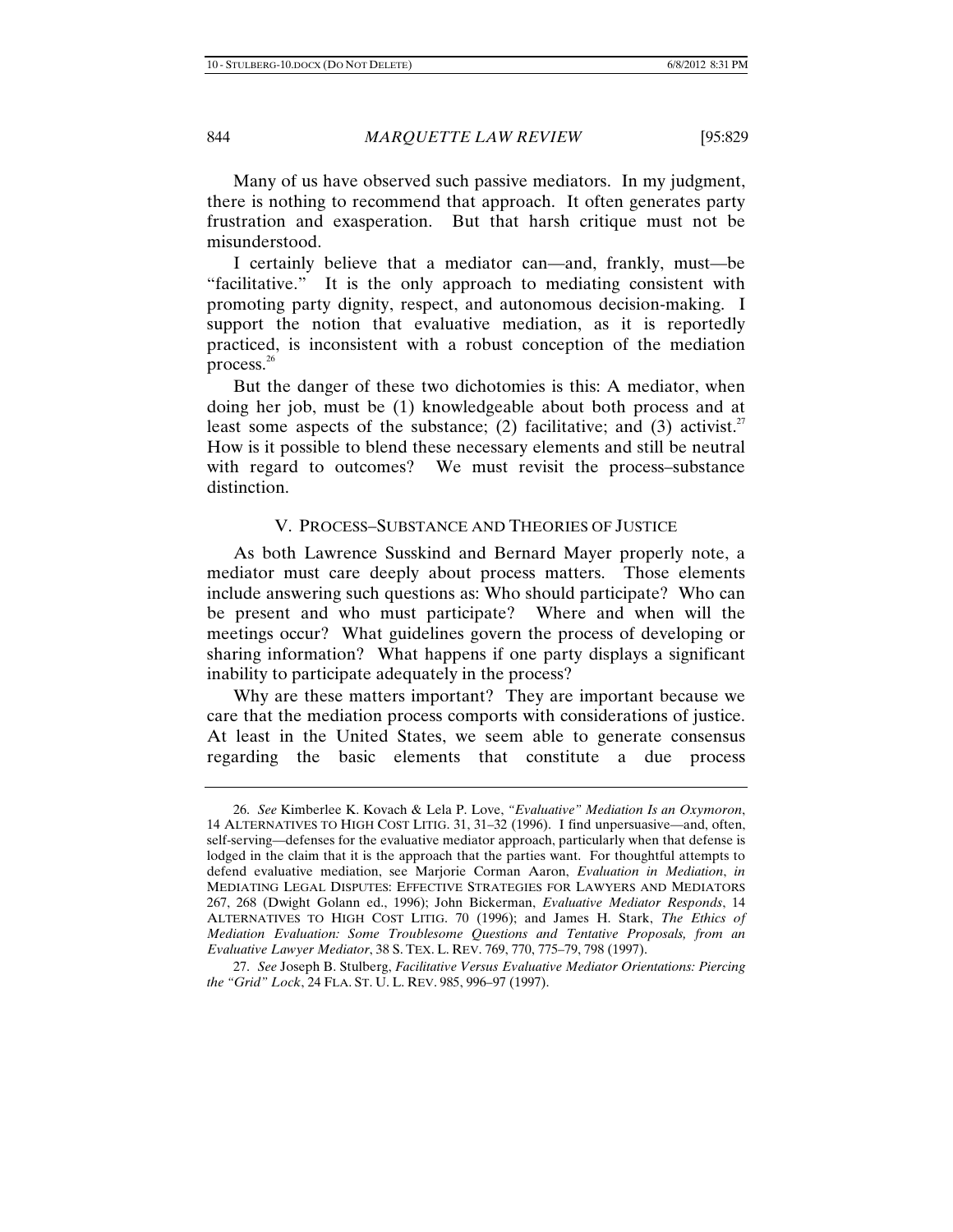conversation.28 But what conception of justice is advanced by "good process"? Here it is helpful to return to Rawls' distinction noted above. $29$ 

Rawls describes three types of procedural justice programs: (1) perfect procedural justice; (2) imperfect procedural justice; and (3) pure procedural justice.<sup>30</sup>

What distinguishes perfect and imperfect procedural justice from pure procedural justice is that the standards for determining a fair or desired outcome in the first two are independent of the process itself. $31$ By contrast, in pure procedural justice, the standard for determining a fair or desired outcome is embedded within the process itself.<sup>32</sup> How are these distinctions relevant to real problems?

For many social activities, we can successfully create a process that systematically advances or secures our independently established and justified goal. A grievance procedure negotiated between union and management representatives that stipulates binding arbitration as its last step is a party-designed process that perfectly promotes the consistent interpretation and application of the substantive terms of the parties' collective bargaining agreement.

A process of imperfect procedural justice also promotes an independently justified goal. But it has the following feature: it explicitly recognizes that the process may have values that conflict with always securing the stated goal, but for independent reasons, they should be recognized and operate to trump that goal. For example, college sports fans endorse the goal of being able to identify one college football team each year that is the best in the land—hence, deserving of a number-one ranking. But the process used to secure that outcome—

<sup>28.</sup> When developing the *Model Standards of Conduct for Mediators*, Standard VI.A, Professor Michael Moffitt forcefully contended at the April 2004 public meeting that was discussing the *Model Standards* that the Joint Committee should use the phrase "procedural fairness" rather than "fairness" when delineating the ethical duties of a mediator when conducting a quality mediation process. Many in that audience strongly endorsed his comment. The adopted version (September 2005) contains that language. *See* MODEL STANDARDS OF CONDUCT FOR MEDIATORS standard VI.A (2005). For a more complete description of Moffitt's opinions, see Michael L. Moffitt, *The Wrong Model, Again: Why the Devil Is Not in the Details of the New* Model Standards of Conduct for Mediators, DISP. RES. MAG., Spring 2006, at 32.

<sup>29.</sup> RAWLS, *supra* note 8, at 85–86.

<sup>30.</sup> *Id.*

<sup>31.</sup> *Id.*

<sup>32.</sup> *Id.* at 86.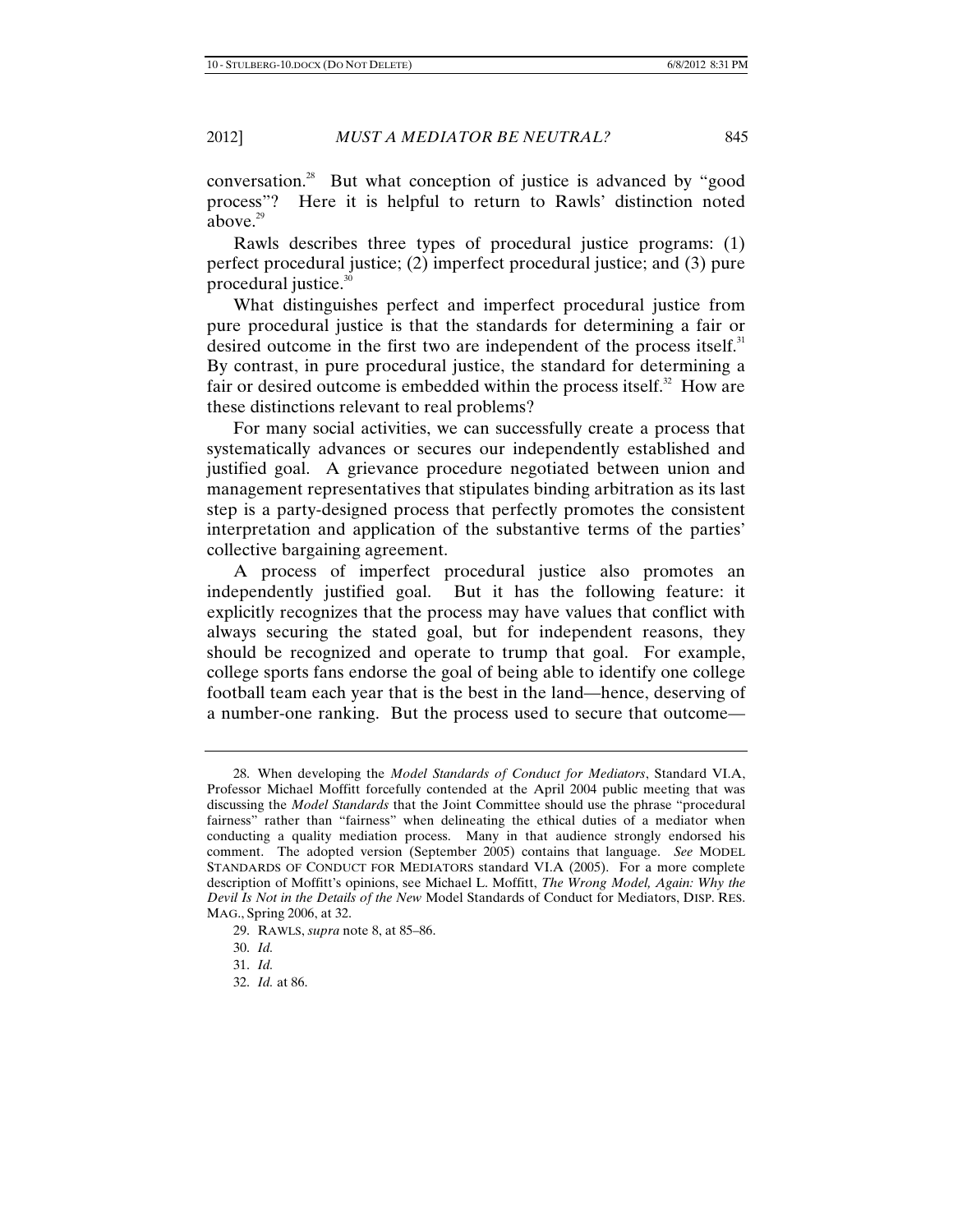the Bowl Championship Series (BCS) process—accommodates such other values as league identity and bowl traditions that can operate to trump creating a championship game among the country's two best teams.

If a mediation advocate were to promote mediation's use because it generated outcomes that were close to those reached in non-mediated settings (presumptively, court settings) and because mediations were conducted more efficiently, with less financial and emotional cost to the parties, and generated outcomes that gained high compliance, then that advocate views mediation as an instance of perfect procedural justice. Why? Because the cited goals—to generate outcomes close to those reached in a court process efficiently and with less burden on the parties—are criteria for establishing the "justice" of the process and are developed and justified independent of the process itself. Mayer appears to endorse this approach. $33$  A mediation proponent could also endorse mediation as an instance of imperfect procedural justice by insisting that such values as party autonomy, improving party relationships, or displaying respect for one's bargaining counterpart might sometimes operate to result in mediated settlement terms that were less generous than court-imposed outcomes.

By contrast, Susskind importantly and emphatically states, "good process almost always yields a good outcome."34 That approach appears to embrace Rawls' sense of mediation being an instance of pure procedural justice.<sup>35</sup> Susskind urges that a mediator must pay attention to the following process details before she endorses or signs off on the process: Are the appropriate parties included in the conversation? Does each party have the capacity or skill to capably articulate their interests and examine their options? Are procedures or understandings in place for handling the possibility that the proposed negotiated outcome will harm a non-participant? What will happen if the proposed outcomes overlook the possibility of alternative arrangements that could notably

<sup>33.</sup> Panel Discussion, *Core Values of Dispute Resolution: Is Neutrality Necessary?*, 95 MARQ. L. REV. 805, 819 (indicating that outcomes in mediation—at least in the divorce area—do not differ notably from those secured through non-mediated outcomes). However, Mayer's subsequent comments regarding the central need for "constructive engagement" could be read to support an alternative interpretation. *Id.* at 819. I explore that below. *See infra* pp. 851–54.

<sup>34.</sup> Panel Discussion, *supra* note 33, at 819–20.

<sup>35.</sup> *See* RAWLS, *supra* note 8, at 88 (describing how, under pure procedural justice, "allotment of [benefits] takes place in accordance with the public system of rules").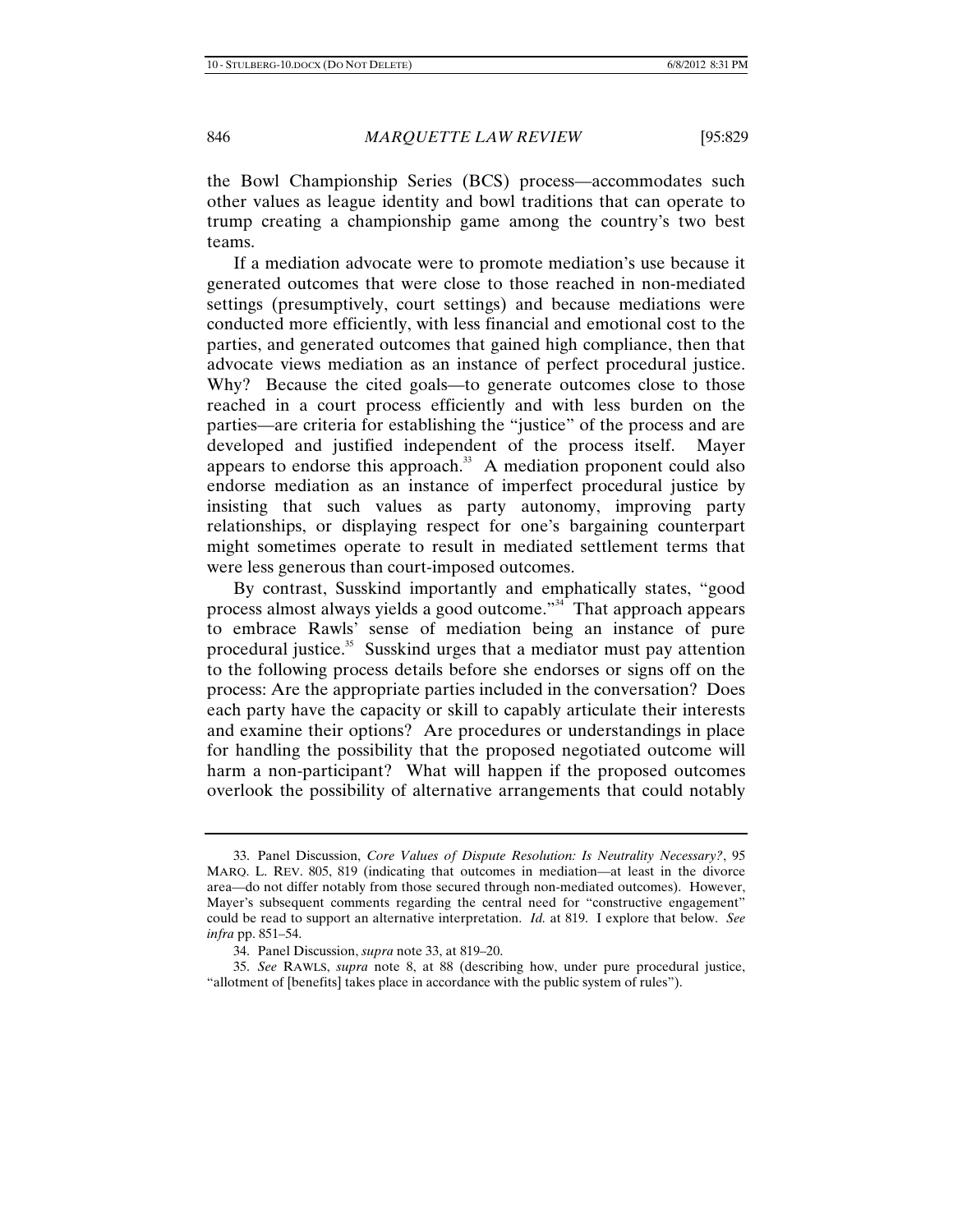enhance each party's interests and goals?<sup>36</sup> For Susskind, if all these matters are successfully addressed, then it appears that we have created a process whose fair outcomes are contained in the process itself. That, in fact, is the approach I enthusiastically endorse.<sup>37</sup> But Susskind appears to shy away from that conclusion, so we continue to differ in two ways.

First, when Susskind raised these considerations in his early celebrated piece, $38$  the inference many drew—particularly when he discussed and endorsed the notion of the mediator with clout<sup>39</sup>—was that Susskind concluded it was the mediator's duty to protect the unrepresented interests and insure Pareto-optimal outcomes.<sup>40</sup> If the negotiating parties did not agree to the presence of a representative in the negotiations to protect the interests of an "unborn generation" nor were committed to adopting Pareto-maximum outcomes, then it was the mediator's ethical duty—he was accountable for—to protect those unrepresented interests or secure Pareto-optimality. But in my judgment, those considerations—protecting future generations or Pareto optimality—are more accurately described as independent standards that define a "fair" or "just" outcome. If those goals must be secured by the conduct of parties in the mediated discussions, then mediation in its strongest formulation would be an example of perfect, not pure, procedural justice.

Second, Susskind's more recent account, beginning with his statement that "good process almost always yields a good outcome,"<sup>41</sup> appears to differ from his earlier approach. Susskind thoughtfully advances the following claim: "[W]e need to be prepared to say what we think a good outcome is." $2^2$  And, to him, a "good outcome" has the following features: (1) it is viewed as fair by the parties; (2) the process was efficient; (3) the outcome or outcomes are stable; and (4) the

<sup>36.</sup> *See* Panel Discussion, *supra* note 33, at 809, 816–17. This list is not meant to be exhaustive. While Susskind at first instance shies away from insisting that all these matters be actually adopted and in place before proceeding ("I only ask questions about these matters"), for reasons discussed below, I do not think that goes far enough.

<sup>37.</sup> I believe Mayer does as well. See his discussion of "constructive engagement." *Id.*  at 819.

<sup>38.</sup> *See* Susskind, *supra* note 14.

<sup>39.</sup> *Id.* at 30–37.

<sup>40.</sup> *Id.* at 17. To achieve a Pareto-optimal outcome, a "neutral observer must be convinced that joint net gains have been maximized." *Id.*

<sup>41.</sup> Panel Discussion, *supra* note 33, at 816.

<sup>42.</sup> *Id.* at 816–17.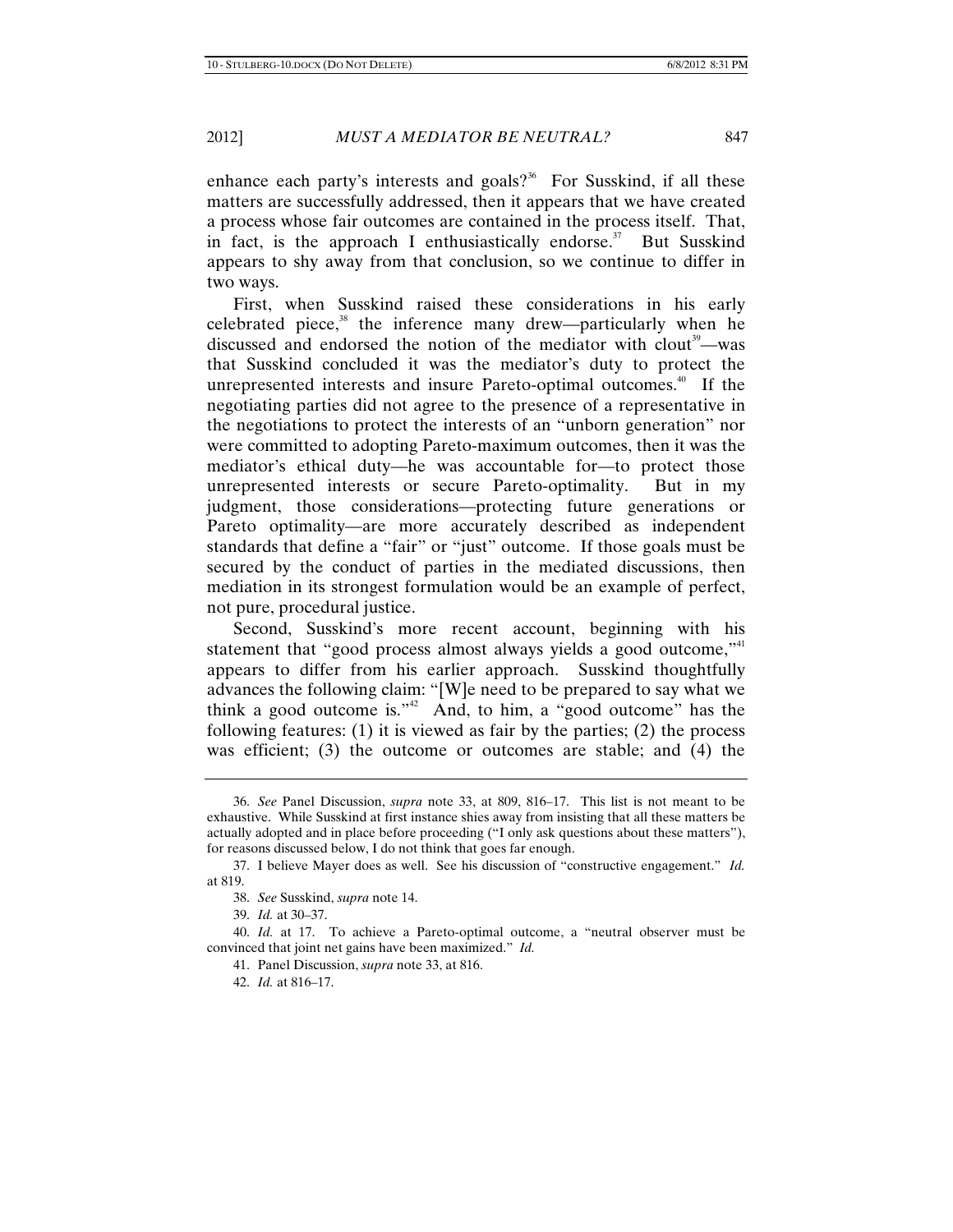outcome or outcomes are wise.<sup>43</sup>

I believe the first three elements are correct. But the fourth feature—the outcome must be "wise"—brings through the back door an external standard for assessing what is "fair" or "right"—and thereby transforms the mediation framework from that of pure procedural justice to one of either perfect or imperfect procedural justice. More importantly, if it is the mediator's duty (or that for which he can be held accountable) to ensure a 'wise' outcome, then a mediator must jettison her commitment to the neutrality of outcomes, for her job is to secure wisdom. For reasons I argued previously, I do not find this vision of an impartial, but non-neutral, mediator consistent with the distinctively democratic values of the mediation process. Where does that leave us?

### VI. A JUSTICE FRAMEWORK FOR MEDIATION

Each of us in this field is—properly—concerned about endorsing, promoting, and supporting a dispute resolution process whose outcomes flaunt basic standards of fair treatment, considerations of equality and respect, and the exercise of individual freedom.<sup>44</sup>

We can readily envision hypotheticals that trigger our sense of injustice: the soon-to-be ex-spouse who agrees to financial settlement terms less generous than what the law mandates or the tenant who accepts the landlord's reimbursement of the contested security deposit ignorant that she was legally entitled to treble damages. Why should we promote "acceptability" or "party autonomy" in mediation if its outcomes significantly deviate from these community norms?<sup>45</sup>

I want to celebrate acceptability for two fundamental reasons: First,

<sup>43.</sup> *Id.*

<sup>44.</sup> One can criticize this claim as being myopically "Western"—and individualistic at that—in one's orientation to human values. That charge, while clearly important, requires an extended response, which I think perfectly possible. All I need or want to highlight by making this comment is that at least for mediation advocates practicing in the United States, if we observed that mediation was being used to help parties forge agreements that systematically denied all citizens access to various employment opportunities, resulting in "mutually acceptable plans" that sustained public school systems that were both racially segregated and allocated significantly disproportionate public economic resources to those of only one race, then we would all be concerned that the "mediation process" was producing outcomes that were not simply "illegal" under current law but also "unfair" or "unjust." And those claims, which I believe are warranted, would be based on our considered appeals to political liberty and equal treatment.

<sup>45.</sup> *See* ELLEN WALDMAN, MEDIATION ETHICS: CASES AND COMMENTARIES 26 (2011) (stating that "legal norms can be useful in delineating the minimal set of obligations owed the less powerful by the more powerful").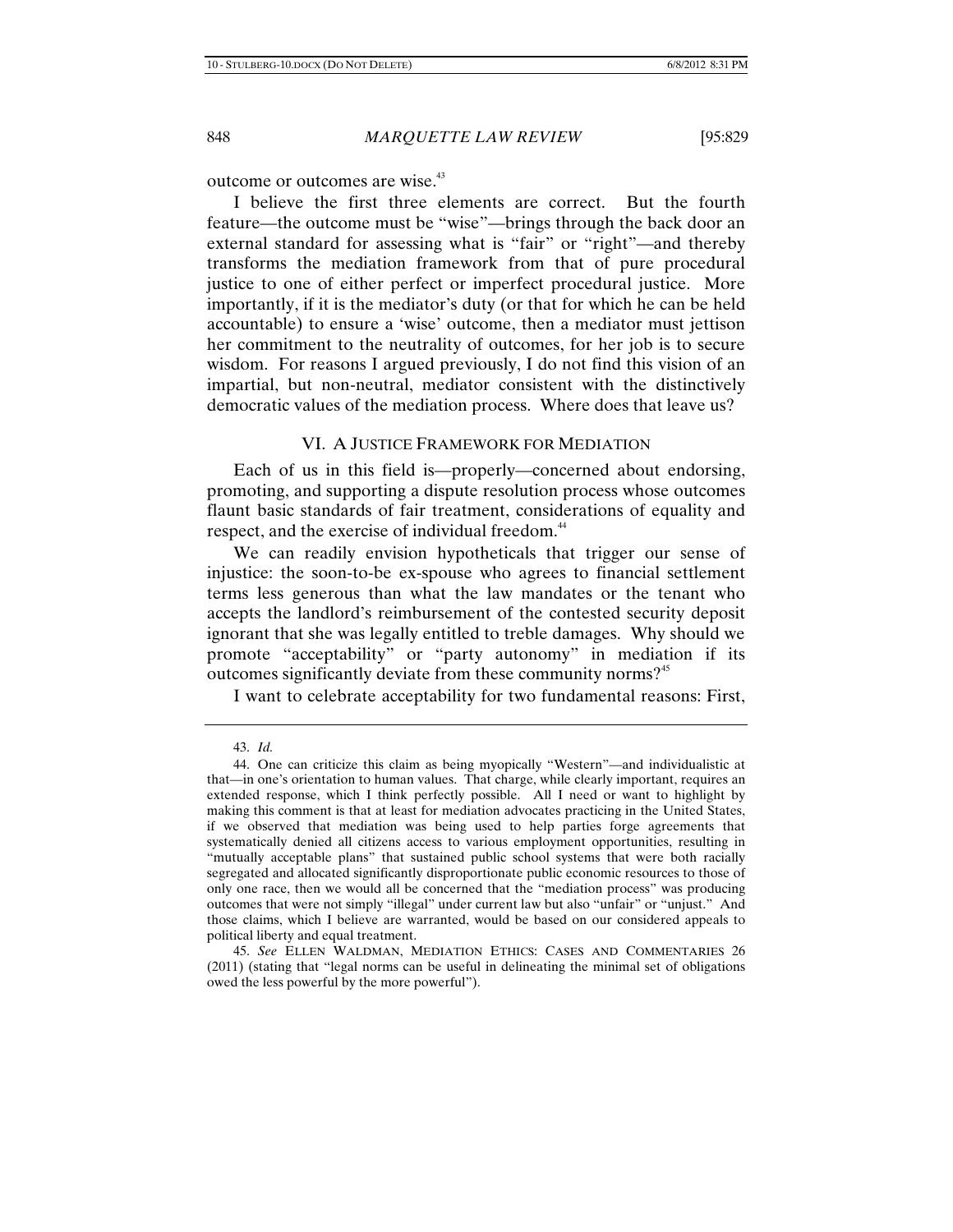the values of mediation support and require persons to treat one another with dignity and respect.<sup> $46$ </sup> Second, I believe that a welldesigned mediation process generates "just" results more consistently and compellingly than do other dispute-resolution procedures. While that may appear to be an audacious claim, I believe it is persuasive. But central to its persuasiveness is that a mediator must be neutral with respect to outcome—without it, the process indeed can be dangerous.

I have argued elsewhere that six features must be part of a mediation process in order for us (à la Susskind and Mayer) to assert that it is a "good" process.<sup>47</sup> More strongly, I claim that if these six features are present, then the mediation should be considered an example of pure procedural justice and that any outcomes generated by its participants will be just.<sup>48</sup> In short, "party acceptability" is laudable as a matter of justice.<sup>49</sup>

I set out below a brief description of those standards and a short account of their significance.

(1) *Voluntariness*. Each mediation participant must have the capacity to engage in autonomous decision-making, displaying an ability to choose among two or more possible actions. Persons who lack mental capacity to make rational decisions cannot genuinely participate in a dispute resolution process that predicates decision-making on party autonomy.<sup>50</sup>

(2) *Inalienability of interests*. The mediation process must be such that no person can irrevocably relinquish her ability to enjoy one of her fundamental freedoms throughout the course of a normal life. A person who agrees to be another's servant for life in exchange for sustained food and shelter should, in a dispute resolution process, be able to

<sup>46.</sup> This claim is similar to what transformative mediators posit as one of their two main goals: "recognition." *See* ROBERT A. BARUCH BUSH AND JOSEPH P. FOLGER, THE PROMISE OF MEDIATION 77 (2004) (explaining that the hallmark of a recognition shift is "*letting go*—however briefly or partially—of one's focus on self and becoming interested in the perspective of the other party as such, concerned about the situation of the other as a fellow human being, not as an instrument for fulfilling one's own needs") But my argument for supporting the notion that the mediation process requires parties to accord dignity and respect to one another is conceptually different. *See* Joseph B. Stulberg, *Mediation and Justice: What Standards Govern?*, 6 CARDOZO J. CONFLICT RESOL. 213, 234–38 (2005).

<sup>47.</sup> Stulberg, *supra* note 46, at 227–28.

<sup>48.</sup> *Id.*

<sup>49.</sup> *Id.* at 227–29.

<sup>50.</sup> *Id.* at 228–30.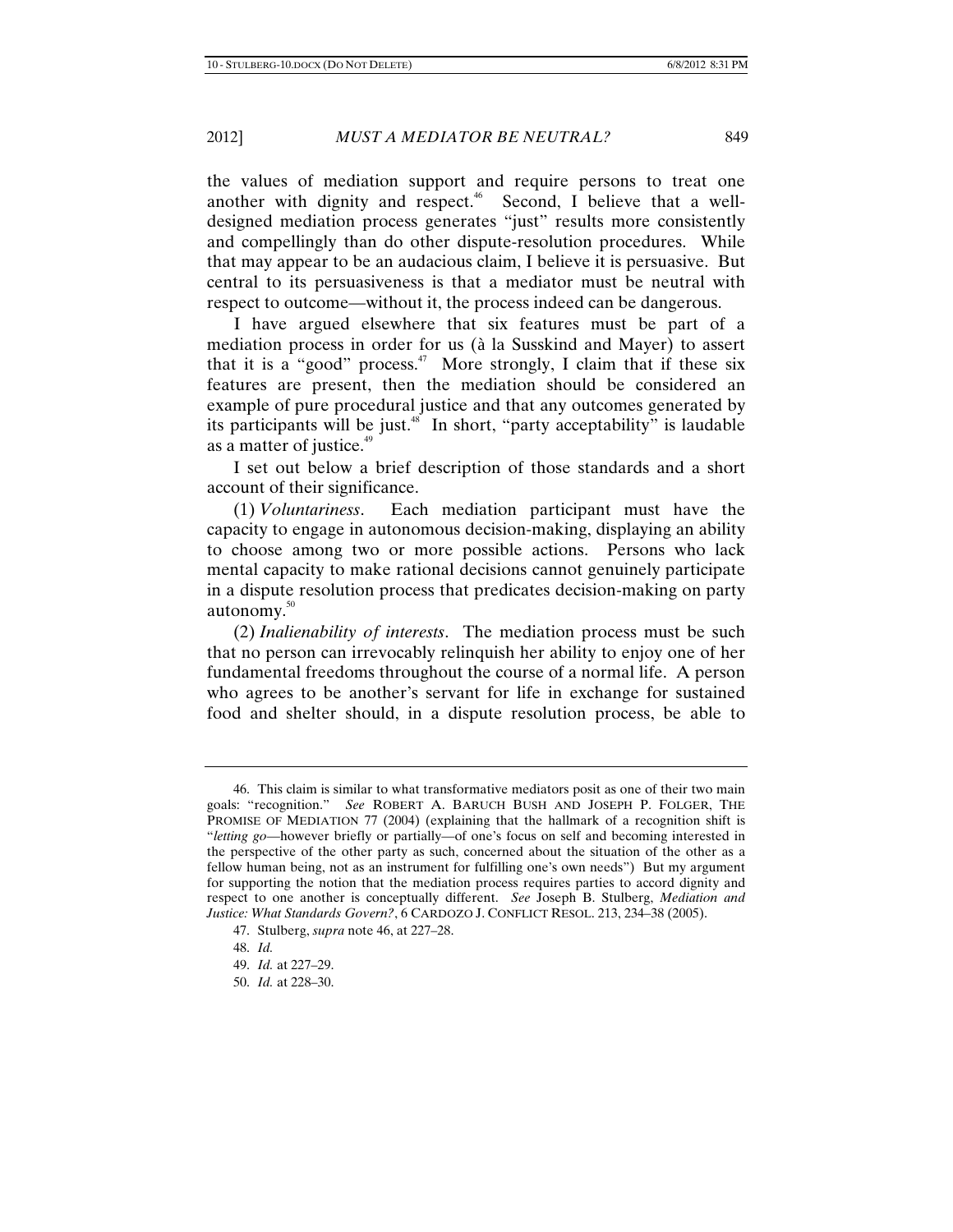escape that contractual duty of enslavement.<sup>51</sup>

(3) *Publicity of outcomes*. In principle, outcomes must be capable of being made public so that the mediation process does not become a vehicle to sustain free-riders.<sup>52</sup> Settlement terms (deals such as paying people off the books) that are predicated on everyone else complying with rules but not the mediation parties—i.e., freeloaders—should not be possible as a matter of normal practice.<sup>53</sup>

(4) *Dignity and respect*. In principle, the process must be structured so that persons affected by the outcome can participate in it and everyone can discuss matters that are important to them. This insures that the conversation is conducted in a manner that promotes party dignity and respect. Stated differently, if the rules of the mediation process arbitrarily restrict who can participate or what can be discussed, then there is a significant risk that the discussion is skewed so that matters of fundamental importance and dignity to one party are not addressed.<sup>54</sup>

(5) *Informed decision*-*making.* While no dispute resolution process can require fully informed decision-making, the process must provide some avenue for persons to have adequate information on which to make their decisions.<sup>55</sup>

(6) *Toleration of conflicting fundamental values.* The mediation process has no purpose if it cannot serve as a forum for disputants who hold profoundly different values to meet and explore resolving and negotiating issues between them.56

The stereotype often ascribed to "do-gooder" mediators is that mediators require everyone to be nice and to like one another.

<sup>51.</sup> *Id.* at 230–33.

<sup>52.</sup> This claim is consistent with the conventional wisdom—and law in many areas—that mediated conversations and outcomes are confidential. The goal of this standard is to prevent parties from reaching agreements that the parties know to be unlawful and that will be effective only because they will keep matters secret. I do not believe that we would want to endorse a public system for using mediation to resolve disputes if we thought that this could occur on a widespread basis. Of course, private organizations, in considering the use of mediation to resolve intra-organizational matters, might have a different viewpoint on this matter.

<sup>53.</sup> *Id.* at 233–34.

<sup>54.</sup> *Id.* at 234–38. This feature does not solve the practical challenge that the power differential between the parties might lead one party to refuse to discuss what the other party wants to examine. That is an important challenge—but not a justice one.

<sup>55.</sup> *Id.* at 238–40.

<sup>56.</sup> *Id.* at 240–41.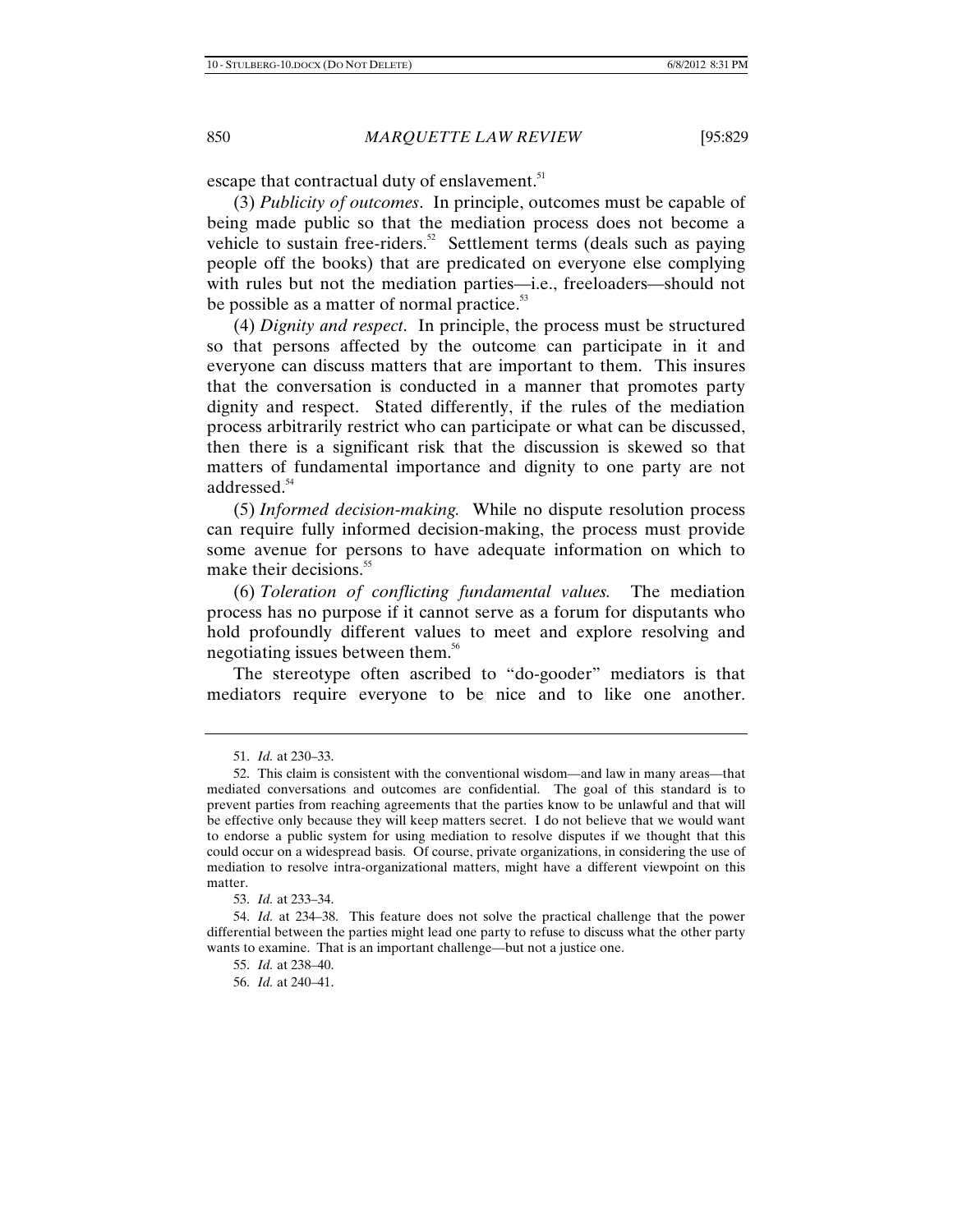Nonsense. If the mediation process is structured so that parties with longstanding antagonisms—perhaps grounded in religious, racial, economic, or cultural differences—cannot meet to discuss targeted challenges unless one or more of the parties change their perspective, then that process fails on justice considerations. That is not to approve or condone all values. Rather, it helps highlight what mediated discussions can address. At least some of the major participants in the Occupy Wall Street demonstration $57$  presumptively do not share some of the values of New York City's elected political leadership. That does not mean one or the other party must change their viewpoint before engaging in mediated dialogue. Or to cite another instance, the residents of the Poweltown neighborhood in Philadelphia, Pennsylvania, did not have to accept the philosophical claims of the members of MOVE—nor MOVE members accept the beliefs of the residents who were viewed as part of "the system"—in order for all of them to participate meaningfully in a mediation process designed to address neighborhood health and safety issues.<sup>58</sup>

I believe that if a mediation process is structured to incorporate each of these dimensions, then the process is fair and the outcomes that the parties develop and embrace will themselves be fair. But that will be true *only if* the mediator is, in principle and in conduct, neutral with regard to outcome.

### VII. PROGRAM DESIGN AND MEDIATOR NEUTRALITY

Susskind and Mayer thoughtfully focus on what Mayer describes as matters that are "all about design."<sup>59</sup> In fact, Mayer claims that mediators can, "help design [in advance a] structure of the interaction."<sup>60</sup> Susskind simply posits that a person retained by some parties to assist them with a controversy could comfortably label herself a mediator but then she should proceed with her engagement in a way that discharges her duties noted above. I do not believe that any substantive

<sup>57.</sup> Occupy Wall Street (OWS) is a protest movement that began September 17, 2011, in Zuccotti Park, located in New York City's Wall Street financial district. The protest movement decries corporate influence in government and wealth inequality. *See About*, OCCUPYWALLSTREET, http://occupywallst.org/about/ (last visited Mar. 22, 2012).

<sup>58.</sup> For a breathtaking account of this significant social challenge, see HIZKIAS ASSEFA & PAUL WAHRHAFTIG, EXTREMIST GROUPS AND CONFLICT RESOLUTION: THE MOVE CRISIS IN PHILADELPHIA (1988).

<sup>59.</sup> Panel Discussion, *supra* note 33, at 814–15.

<sup>60.</sup> *Id.* at 815.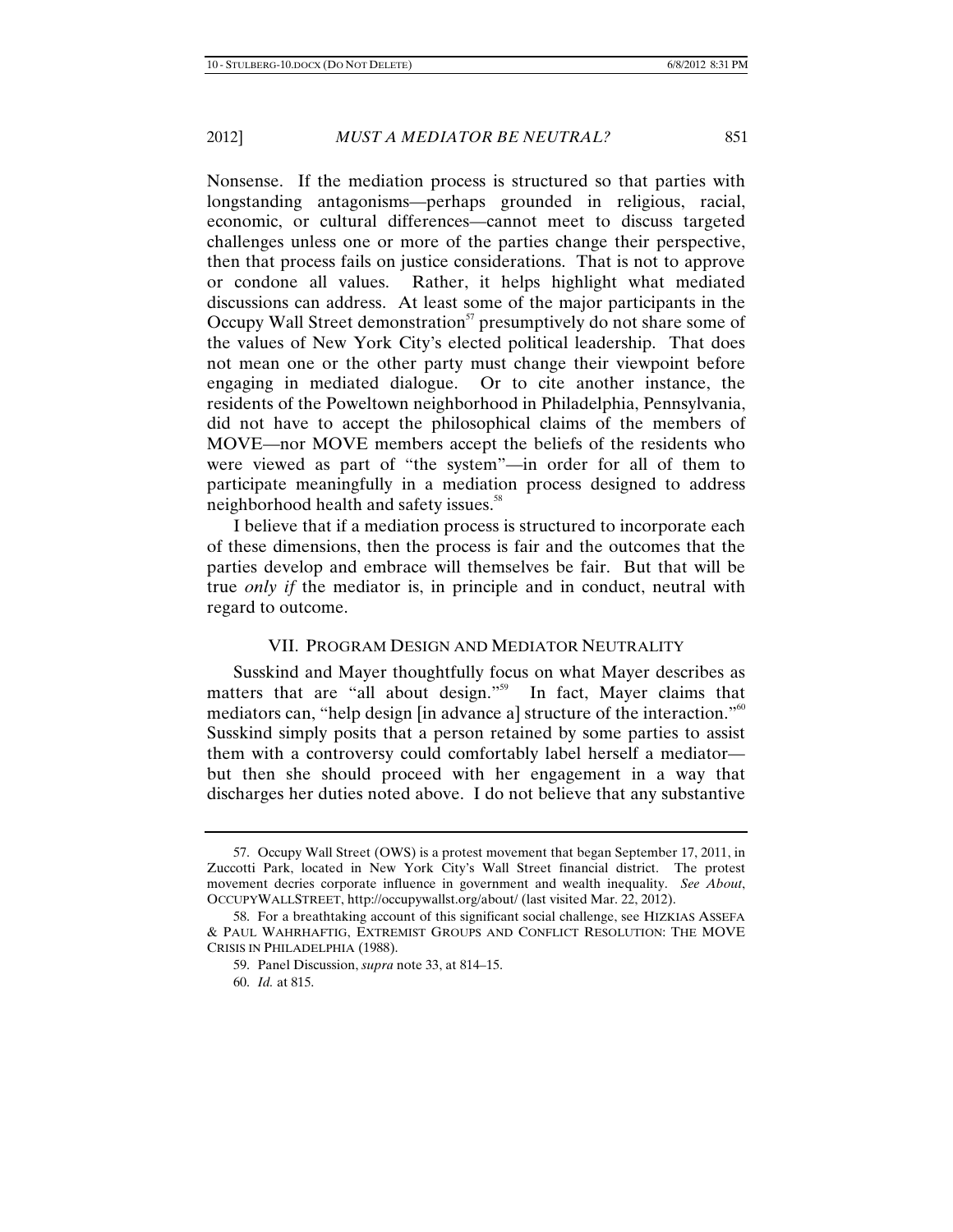difference rides on this terminological point. What is crucial, however, and I believe applicable to both accounts, is raised by the question, what should the dispute designer or mediator do if the parties insist on proceeding in a way that the designer or mediator believes undesirable? That is, what should the intervener do if, in her mind, she does not believe there is a good process?

Examples abound. Susskind has observed that the framework for resolving labor relations matters differ importantly across cultures.<sup>61</sup> In Paris, France, when transportation workers declare a strike of the Metro system, the intervener might quickly ask leaders of the workers' groups and government agencies whether representatives from the local chamber of commerce or the "Metro riders" organization should also be included in the talks. $62$  Much like an environmental dispute, the rationale for expanded participation is obvious and compelling: businesspersons and Metro-riders (or their representatives) are stakeholders affected by the outcome of the negotiations. As a pragmatic matter, their participation might possibly be constructive to clarifying and resolving the issues, or at least make the implementation of negotiated outcomes less contentious. As a matter of democratic principle, they are entitled to have a voice.

Contrast that approach with the private-sector labor relations' framework operating in the United States.<sup>63</sup> The National Basketball Association (NBA) and the NBA Players Association engaged in a lockout that eliminated its traditional pre-season schedule and almost two months of its regular season.<sup>64</sup> Local businesses tied to the NBA suffered significant economic losses.<sup>65</sup> Local governments lost tax

<sup>61.</sup> Lawrence Susskind, *What Gets Lost in Translation*, NEGOTIATION: DECISION-MAKING AND COMM. STRATEGIES THAT DELIVER RESULTS (Harv. Univ., Cambridge, MA), Sept. 1, 2004, at 1, 4–5 (recommending that a mediator, when conducting cross-culture mediations, should research the counterpart's background and experience, enlist cultural advisors, and pay particularly close attention to unfolding negotiation dynamics).

<sup>62.</sup> For an article discussing a recent strike in Paris, see Nicola Clark, *France: Workers Vote to Extend Strike*, N.Y. TIMES, Oct. 14, 2010, at A21.

<sup>63.</sup> National Labor Relations Act, 29 U.S.C. §§ 151–169 (2006).

<sup>64.</sup> The NBA lockout began at midnight on July 1, 2011. Howard Beck, *Stalemate in Labor Talks Forces N.B.A. to Shut Down*, N.Y. TIMES, July 1, 2011, at B9. On November 26, 2011, owners and players reached a tentative agreement to end the lockout, which included starting the season on December 25, 2011. Howard Beck, *N.B.A. Reaches Tentative Deal to Save Season*, N.Y. TIMES, Nov. 27, 2011, at A1. The agreement was ratified on December 8, 2011. Ken Belson, *N.B.A. Owners and Players Make Labor Agreement Official*, N.Y. TIMES, Dec. 9, 2011, at B18.

<sup>65.</sup> *See, e.g.*, Ken Belson, *In Portland, Where Blazers Reign, Lockout Leaves Void*, N.Y.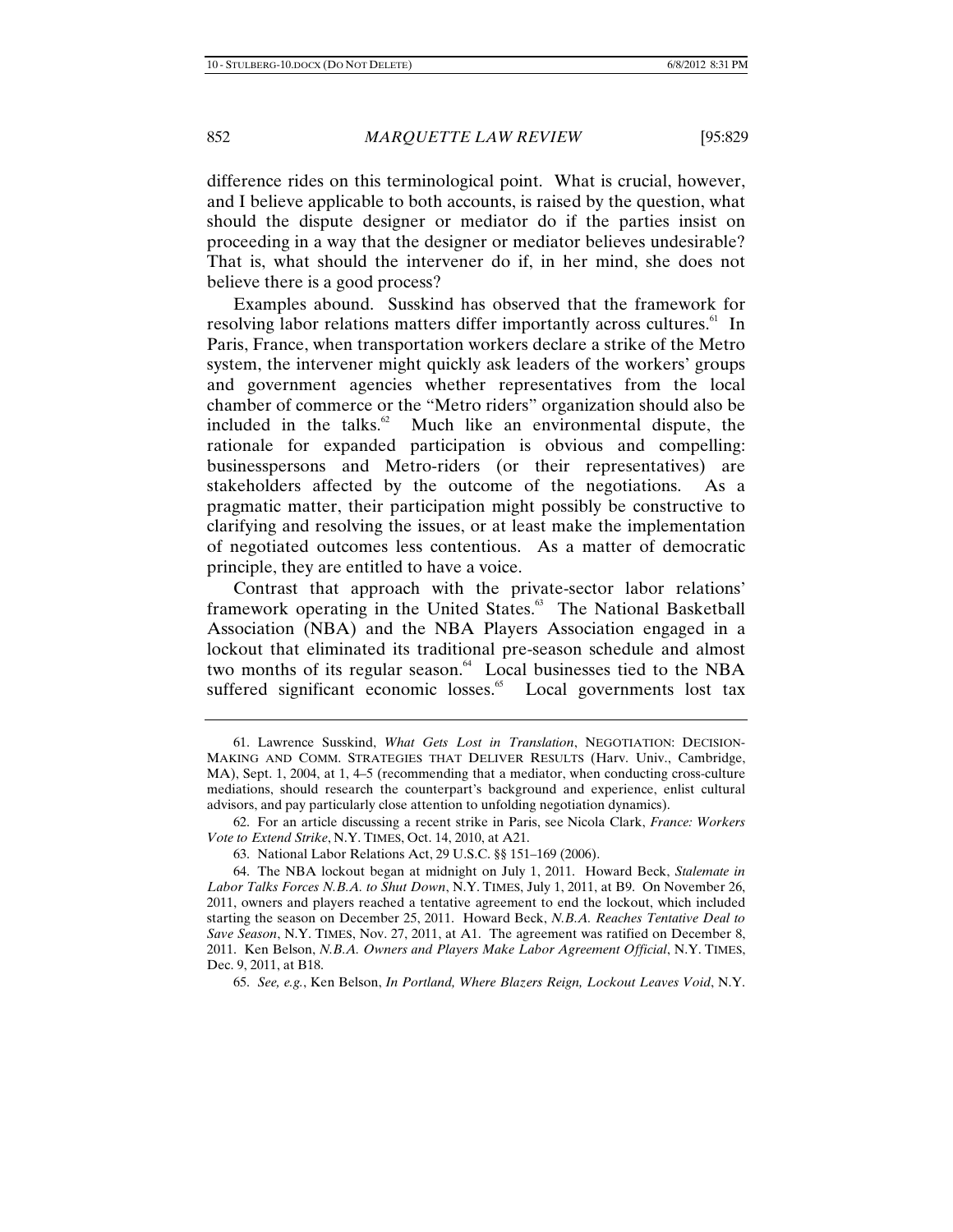revenue.<sup>66</sup> Fans were disappointed. Potential draftees to the league were in limbo about career opportunities.<sup>67</sup> If a mediator from the Federal Mediation & Conciliation Service (FMCS) (or a private mediator hired by the parties) suggested to the representatives of the club owners and ballplayers that their collective bargaining sessions expand to include representatives from these stakeholders, I believe their response would have been straightforward and vociferous: "No!" Under the National Labor Relations Act (NLRA) and its amendments, bargaining is restricted to statutorily designated representatives $\delta^8$ —in this instance, the employer and the representative of the selected employee group. That is whom the FMCS mediator, by statute, works with. Would Mayer—or any other conscientious mediator—agree or continue to serve if he thought that such a process did not provide for "constructive engagement"?<sup>69</sup>

This is a crucial ethical question for a mediator that I believe arises rather routinely in practice. It is the type of question that Mayer correctly raises in his discussion of process design.<sup>70</sup> Should there be a court-annexed mediation program for resolving matters relating to a marital dissolution when, under the court's program, the mediator is allowed only forty-five minutes for the mediation? If that is what the court wants to adopt, should Mayer's planner jettison the process? Should individual mediators refuse to participate in it?

How should we respond to this type of process-design challenge? I believe that different persons might, within a reasonable range, make different judgments about whether she should proceed. We readily understand—and have accepted—how a mediator routinely embraces the labor-relations framework operative in the United States (whether in the private or public sector), thereby excluding all non-statutorily

TIMES, Nov. 6, 2011, at SP5 [hereinafter Belson, *Portland*]; Tom Spousta, *Oklahoma Wallets and Pride Were Hurt*, N.Y. TIMES, Nov. 27, 2011, at SP4 (reporting that "[t]he Oklahoma City chamber of commerce estimated that each of the eight Thunder home dates lost with a shortened 66-game season would cost \$1.3 million").

<sup>66.</sup> *See, e.g.*, Belson, *Portland*, *supra* note 65.

<sup>67.</sup> *See, e.g.*, *NBA Players File Antitrust Lawuits Against League, Games Canceled Through Dec. 15*, CHI. TRIB. (Nov. 15, 2011), http://articles.chicagotribune.com/2011-11- 15/news/chi-nba-union-antitrust-complaint-to-be-filed-tuesday-night-20111115\_1\_nba-lockout -nba-players-antitrust-lawsuits (reporting that Derrick Williams, the second overall draft pick of the 2011 NBA draft, had yet to sign a contract because of the lockout).

<sup>68.</sup> National Labor Relations Act, 29 U.S.C. § 159(a).

<sup>69.</sup> Panel Discussion, *supra* note 33, at 820.

<sup>70.</sup> *Id.* at 814–15.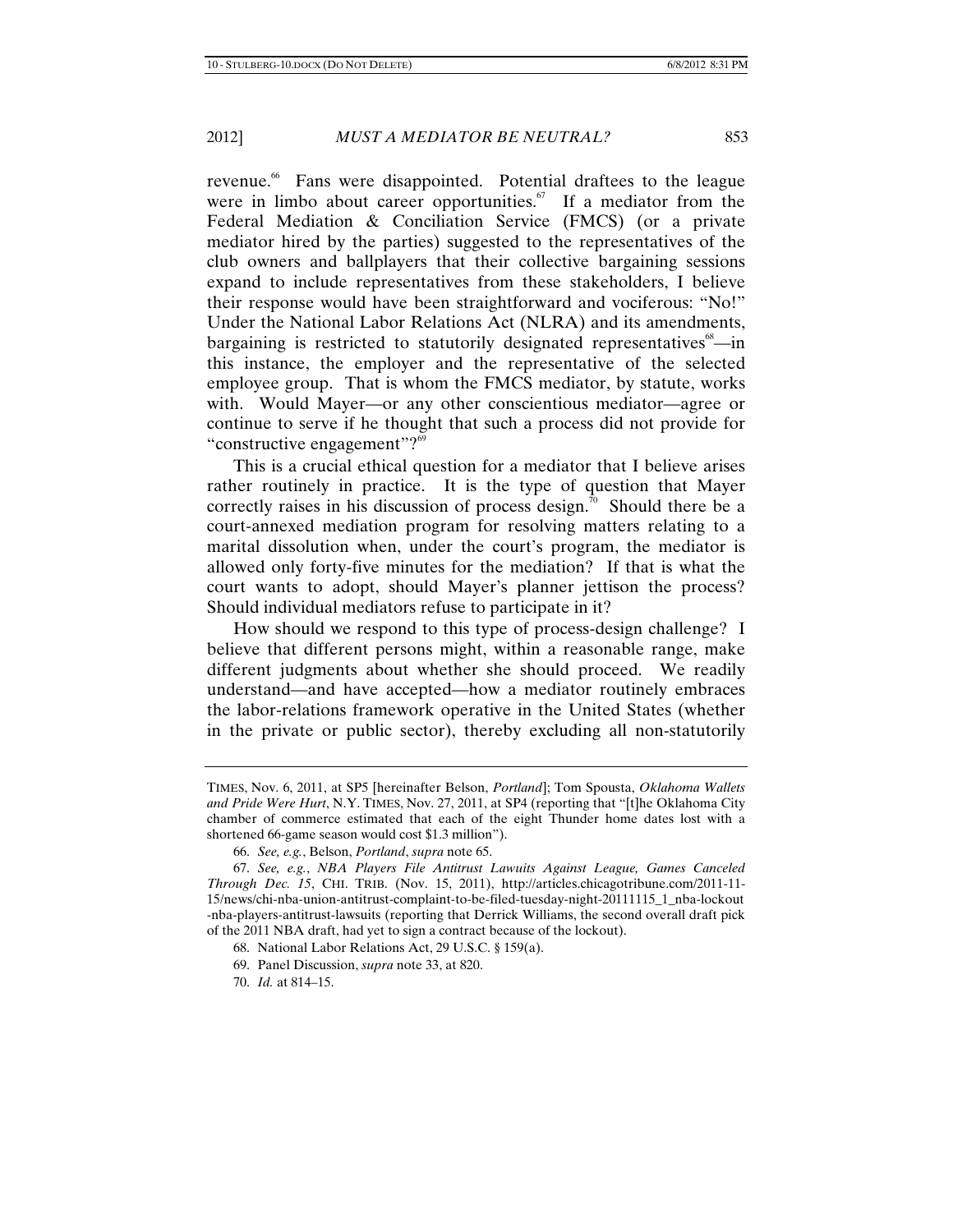designated stakeholders from participating in collective bargaining sessions. And we can surely appreciate how other individuals might forcefully criticize that design feature by claiming that it disenfranchises important stakeholders, and, on that basis—on a justice basis—refuse to serve. $71$ 

But what is crucial to note is that if an individual mediator decides to participate, she must still remain neutral with respect to outcome. That is, the design process "flaw" is a flaw of injustice—but even in the flawed system, a neutral mediator can promote mediation's values of autonomy and respect, at least with regard to those persons participating in it. However, if she discards her neutrality commitment, then she exacerbates the injustice.

How is that so?

### VIII. MEDIATOR NEUTRALITY: SUBSTANCE AND PROCESS?

A mediator must be neutral with respect to negotiated outcomes but not neutral with respect to process.<sup>72</sup> That insight, properly understood, remains valid.<sup>73</sup> We can see why this is the case if we analyze Mayer's distinction between designing a process and conducting a mediation *within* the designed process.<sup>74</sup>

### *A. "Mediating" (or Consulting) About Process*

The negotiating parties invite you to help them resolve their

<sup>71. &</sup>quot;No taxation without representation" is certainly a historical rallying cry for persons in the United States. *See generally* Grant Dorfman, Essay, *The Founders' Legal Case: "No Taxation Without Representation" Versus* Taxation No Tyranny, 44 HOUS. L. REV. 1377 (2008) (providing a historical discussion on the importance of the phrase).

<sup>72.</sup> *See* Stulberg, *supra* note 18, at 96 (asserting that a major characteristic of a mediator is that they "must be neutral with regard to outcome").

<sup>73.</sup> The challenge arises when the parties agree to create a process that the mediator finds undesirable. Some argue that the mediator must be flexible and honor party selfdetermination; others cite, for instance, the *Model Standards of Conduct*, particularly Standard VI. *See* MODEL STANDARDS OF CONDUCT FOR MEDIATORS standard VI (2005) (requiring that a mediator only conduct a mediation "in a manner that promotes . . . procedural fairness").

<sup>74.</sup> *See* Panel Discussion, *supra* note 33, at 813. Mayer noted that "there is room for a lot of variation in how people view their role and responsibility"; consequently, when establishing the process, the mediator will rarely be neutral. *Id.* at 812–13. In contrast, while conducting mediation, the mediator must conduct the meeting from a "neutral stance—in other words, [the mediator] can insure that participants are provided an effective voice and that important issues are not avoided without intentionally trying to benefit one side at the expense of the other." *Id.* at 813.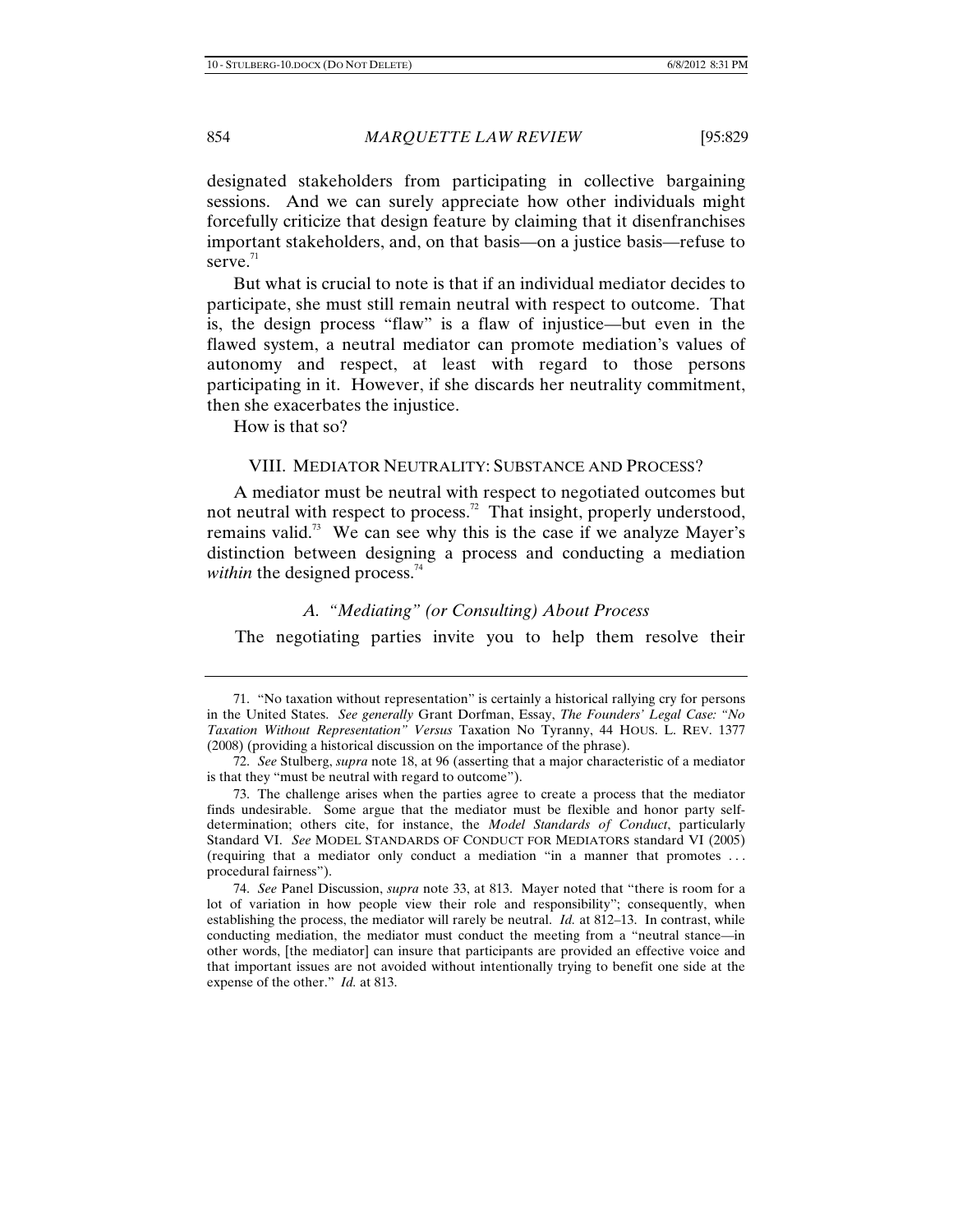controversy. Presume the conflict involves wolves roaming onto agricultural land, destroying crops. Property owners, in defending their property, start shooting the animals. Various groups, including environmental groups concerned about protecting endangered species as well as People for the Ethical Treatment of Animals (PETA) representatives who are alarmed about such animal treatment, publicly press their viewpoints. The local mayor and the state's governor are widely quoted as deploring the attack on animals but express sympathy for the farmers' needs. The appropriate local, state, and federal government agency personnel are stymied about how to proceed. They contact you—a mediator or consultant—and ask you to help. They propose the following process: (a) the intervener should convene representatives from each of the relevant government agencies at the federal, state, and local levels to discuss appropriate policy guidelines and implementing programs; (b) no other stakeholders should be included in the discussions, since their concerns and aspirations are already represented among the government personnel; and (c) the federal government will pay the entire mediator fee.

How would you respond? Put bluntly, to challenge my thesis, should a mediator be neutral with regard to these matters? My answer: Of course not.

I would make the decision about going forward by analyzing two separate questions, one regarding the proposed participants and the other regarding the payment of mediator fees.

### 1. Proposed Participants.

I would press each group regarding their claim that they "represent" the interests of the non-participating stakeholders, wanting to learn more about how those concerns and interests would and could be addressed. It may be that, in the end, the nongovernmental stakeholders do not participate in the negotiating sessions, and the participating governmental personnel develop viable ways to elicit and benefit from their engagement, such as conducting public bargaining sessions, $\frac{75}{10}$  conducting regular press conferences, or creating a website

<sup>75.</sup> This approach was systematically used in the Kettering Foundation's Negotiated Investment Strategy involving federal, state, and local governments during the late-1970s and 1980s. For a discussion of the Negotiated Investment Strategy, see Lawrence Susskind & Connie Ozawa, *Mediated Negotiation in the Public Sector: The Planner as Mediator*, 4 J. PLAN. EDUC. & RES. 5, 6 (1984).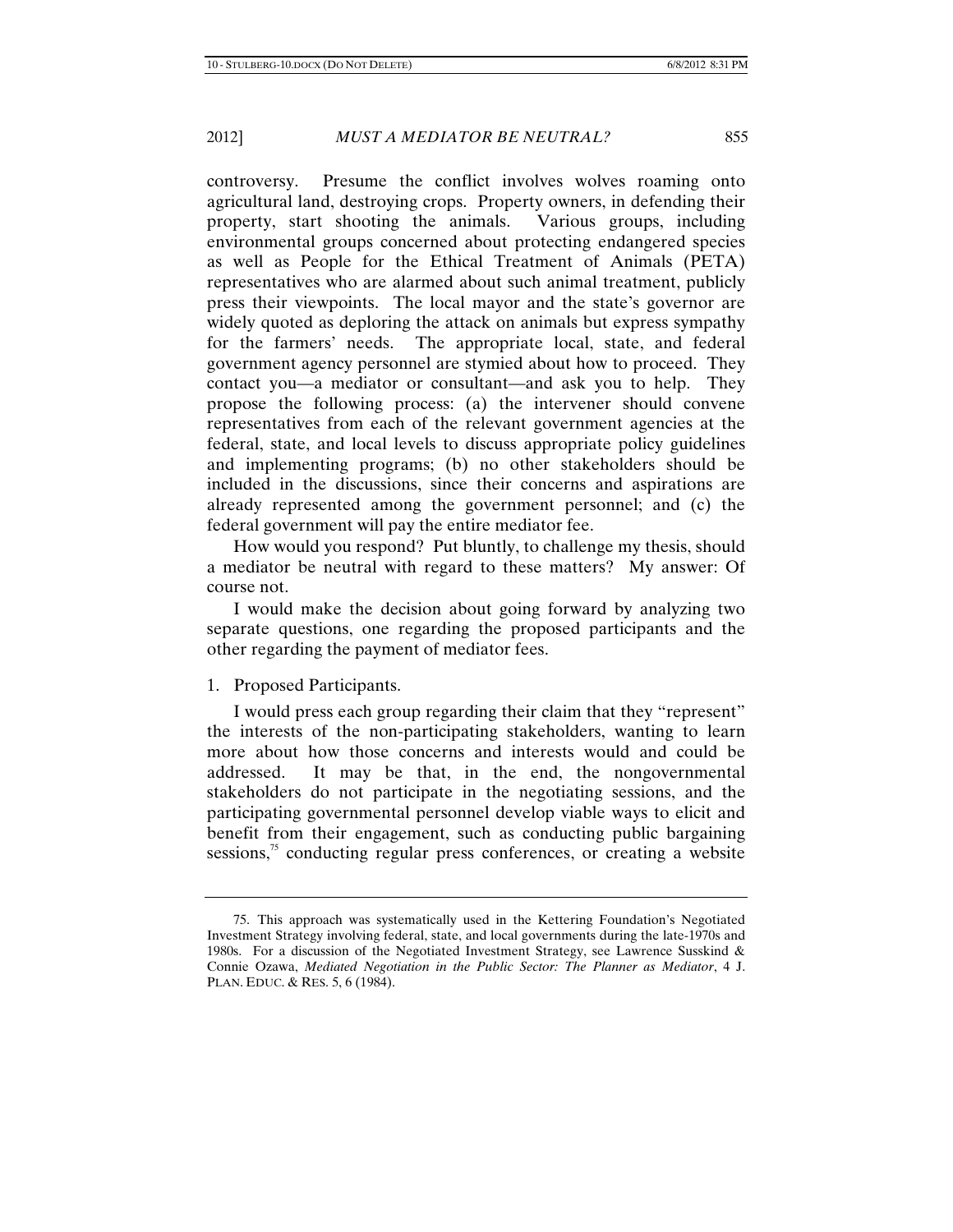presence to capture public comments.

But let us presume that all the government representatives refuse to open the conversations to others. They simply say, "We want you to mediate the conversations in the way that we have proposed. If you do not wish to do it, we will find someone else."

What should one do? In my judgment, the mediator or consultant must decide whether proceeding as proposed operates to exclude other significant stakeholders from having a meaningful voice in a matter that might affect them in some notable, perhaps significant way—and, if it does, whether that raises a due process value that should trump one's proceeding with the discussion. Different persons will make different judgments, but if my assessment were that my participation would systematically promote coalition building that forecloses other meaningful opportunities for other affected persons to have voice at some point in the process, then I would not proceed.

What is crucial to note in this analysis is that the target of the mediator–consultant's concern is not the substantive outcome of the controversy. Rather, it is the integrity of the mediation process as constituting a fair, just procedure. In my analysis, I would have concluded that the proposed approach fails to honor the requisite elements of dignity and respect. What the parties are proposing might be a process that develops a political resolution to the challenge but it is not a justice process.

Suppose, though, that a mediator believed that the proposed approach was acceptable. She must still address the question of whether having one party to the mediation pay the entire mediator fee comports with "good process."

### 2. Payment of Mediator Fee.

The *Model Standards* provide some, though not conclusive, guidance for answering this question. Standard VIII.B.2 provides, "While a mediator may accept unequal fee payments from the parties, a mediator should not allow such a fee arrangement to adversely impact the mediator's ability to conduct a mediation in an impartial manner."76 The concern is clear: if one party pays the mediator's fee, that mediator may manipulate the process to promote an outcome sought by that payor and that would undermine process integrity. Again, the concern is a

<sup>76.</sup> MODEL STANDARDS OF CONDUCT FOR MEDIATORS standard VIII.B.2 (2005).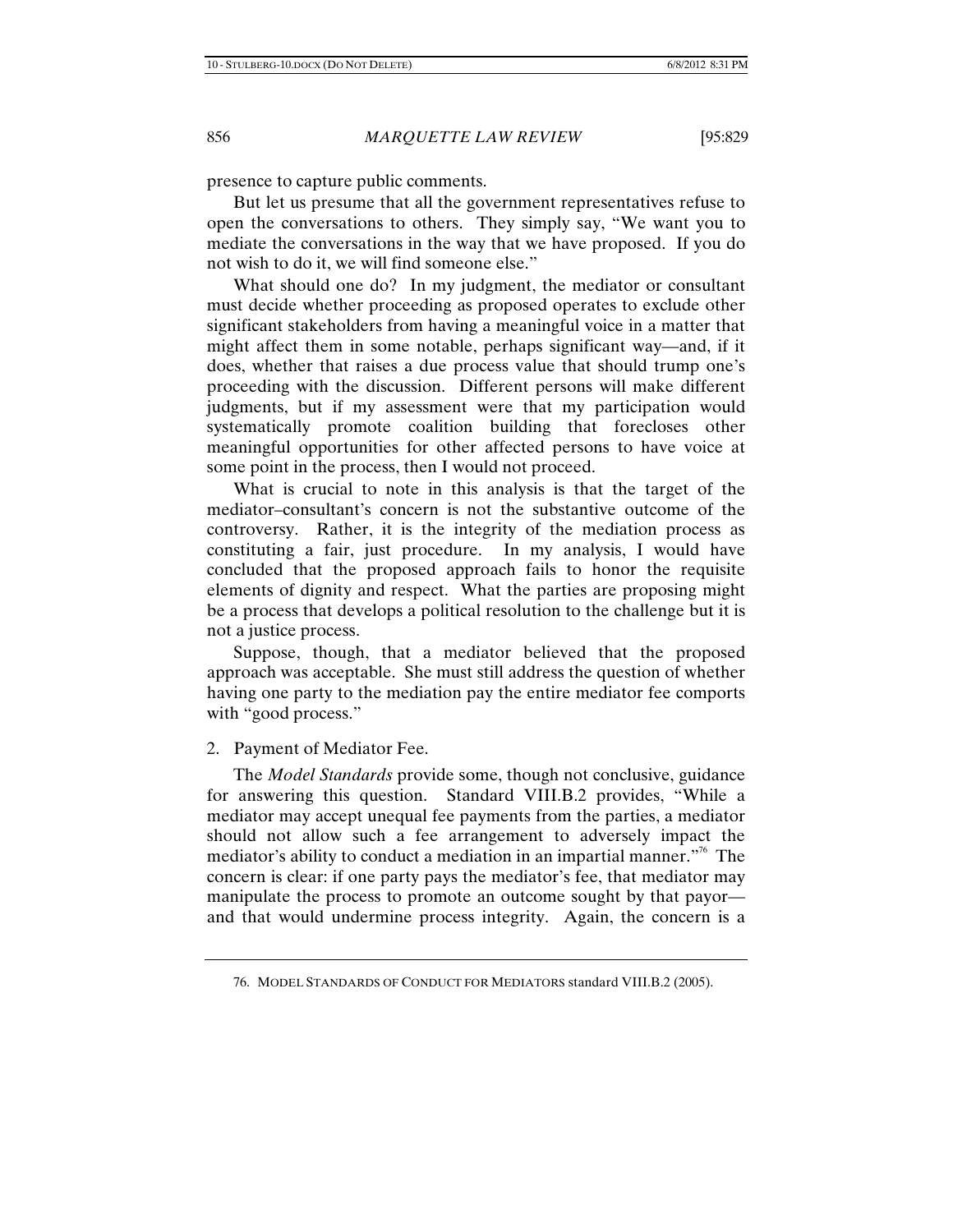justice concern: not acting impartially undermines the dignity and respect that the mediator or consultant accords relevant stakeholders, and being paid by only one stakeholder might motivate the intervener to press for one particular outcome favored by that group—so neutrality is also jeopardized. A mediator should not be hesitant—or neutral—when rejecting such proposed process guidelines.

### *B. Mediating Within a Process*

I asserted above that *if* a mediator decides to participate in a process that is acknowledged to be flawed from a justice perspective, she must still remain neutral with respect to outcome. If the mediator of a childcustody dispute is allotted only forty-five minutes to conduct the conversation, she still has no warrant for guiding, directing, or pushing the parties to adopt a particular outcome. Similarly, if the mediator of the environmental controversy noted above was concerned that not all stakeholders were adequately represented, it is not her role to shape the negotiated conversation to increase the likelihood that only one set of outcomes would be considered. Why?

We object to such mediator conduct on the grounds that it is not the mediator's job to determine—and then effectively mandate—the "best" outcome for the parties. A mediator behaving in that manner is not, presumptively, what the parties wanted, even in a process that might otherwise be skewed. If the parties wanted a decision-maker, they could create a process to deliver it. But what is central to mediation—I believe its driving value—is that it systematically supports individuals or groups to exercise their freedom and to take responsibility for making decisions regarding how they choose to move forward. It requires engaged participation that leads to outcomes for which each negotiator is accountable. To promote those central elements, the mediator must remain neutral. $77$ 

Which brings us full circle.

<sup>77.</sup> One standard defense of this mediator conduct—even if the mediator community were generally appalled at it—is, "Well, all the mediator is doing is suggesting what the parties ought to do—perhaps in very strong language. But the parties are always free to reject his advice; they can always—and only—agree on what they find acceptable. If they don't want it, fine, but proposing it might get them to consider another option that works for them." The problem with this retort, of course, is that it defends almost any conduct—with the claim that parties can always say no.